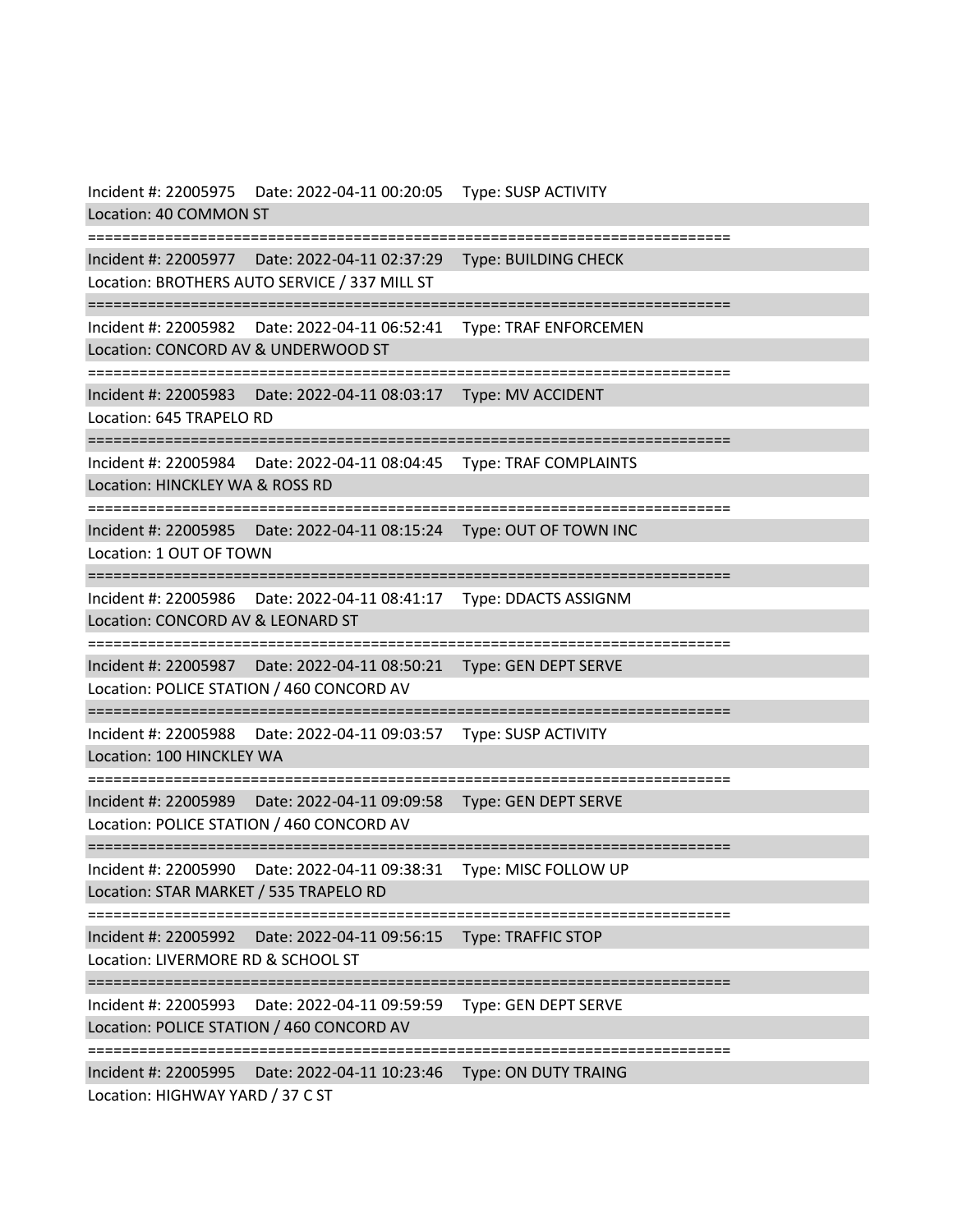=========================================================================== Incident #: 22005997 Date: 2022-04-11 11:12:53 Type: ON DUTY TRAING Location: HIGHWAY YARD / 37 C ST =========================================================================== Incident #: 22005998 Date: 2022-04-11 11:27:42 Type: FOUND PERSON Location: 115 MILL ST =========================================================================== Incident #: 22005999 Date: 2022-04-11 11:36:06 Type: WEAPON TURN-IN Location: 26 CROSS ST =========================================================================== Incident #: 22006000 Date: 2022-04-11 11:47:54 Type: LOST PROPERTY Location: 75 MAPLE ST =========================================================================== Incident #: 22006001 Date: 2022-04-11 12:12:22 Type: CHECK WELL-BEIN Location: 154 MILL ST =========================================================================== Incident #: 22006003 Date: 2022-04-11 12:52:36 Type: UNWANTED PERSON Location: 80 LEONARD ST =========================================================================== Incident #: 22006005 Date: 2022-04-11 13:07:20 Type: ON DUTY TRAING Location: HIGHWAY YARD / 37 C ST =========================================================================== Incident #: 22006007 Date: 2022-04-11 13:19:58 Type: ON DUTY TRAING Location: HIGHWAY YARD / 37 C ST =========================================================================== Incident #: 22006009 Date: 2022-04-11 13:29:55 Type: BURGLAR ALARM Location: 36 ELIZABETH RD =========================================================================== Incident #: 22006010 Date: 2022-04-11 13:30:59 Type: REPORT WRITING Location: POLICE STATION / 460 CONCORD AV =========================================================================== Incident #: 22006011 Date: 2022-04-11 13:35:16 Type: 911 PD INVEST Location: 31 BEECH ST =========================================================================== Incident #: 22006013 Date: 2022-04-11 13:56:24 Type: ON DUTY TRAING Location: 37 C ST =========================================================================== Incident #: 22006016 Date: 2022-04-11 14:28:51 Type: DISABLED M/V Location: CONCORD AV & PLEASANT ST =========================================================================== Incident #: 22006020 Date: 2022-04-11 16:05:43 Type: ON DUTY TRAING Location: HIGHWAY YARD / 37 C ST =========================================================================== Incident #: 22006021 Date: 2022-04-11 16:18:59 Type: OUT OF TOWN INC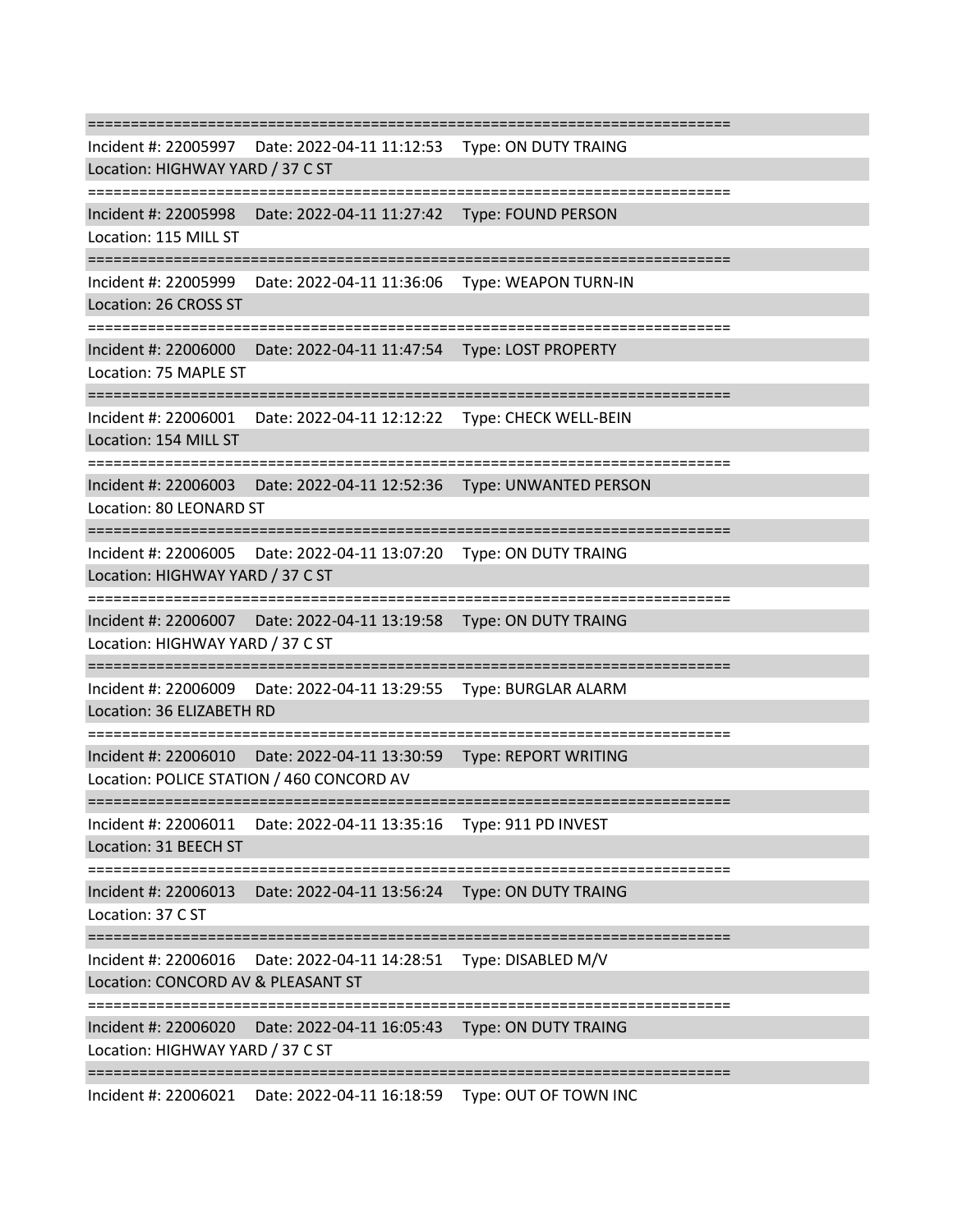Location: 1 CITY OF WATERTOWN

=========================================================================== Incident #: 22006023 Date: 2022-04-11 16:41:01 Type: LIGHT MALFUNCT Location: CONCORD AV & GODEN ST =========================================================================== Incident #: 22006024 Date: 2022-04-11 16:43:27 Type: OFFICER WANTED Location: 10 PAYSON TE =========================================================================== Incident #: 22006025 Date: 2022-04-11 17:07:14 Type: MISC FOLLOW UP Location: DUCK POND AREA / 66 MILL ST =========================================================================== Incident #: 22006027 Date: 2022-04-11 17:18:42 Type: FOUND PROPERTY Location: 20 OAKLEY RD =========================================================================== Incident #: 22006028 Date: 2022-04-11 17:30:45 Type: GEN DEPT SERVE Location: POLICE STATION / 460 CONCORD AV =========================================================================== Incident #: 22006030 Date: 2022-04-11 17:51:18 Type: THEFT Location: 130 CLAFLIN ST =========================================================================== Incident #: 22006031 Date: 2022-04-11 18:19:21 Type: YOUTH COMPLAINT Location: ROYAL RD =========================================================================== Incident #: 22006032 Date: 2022-04-11 18:21:42 Type: M/V BLOCKING Location: 8 PAYSON RD =========================================================================== Incident #: 22006033 Date: 2022-04-11 18:36:40 Type: REPORT WRITING Location: POLICE STATION / 460 CONCORD AV =========================================================================== Incident #: 22006035 Date: 2022-04-11 19:16:36 Type: PAPERWORK SVCE Location: 62 PEARSON RD =========================== Incident #: 22006039 Date: 2022-04-11 19:31:37 Type: OFFICER WANTED Location: 31 BEECH ST =========================================================================== Incident #: 22006040 Date: 2022-04-11 19:40:29 Type: GEN DEPT SERVE Location: POLICE STATION / 460 CONCORD AV =========================================================================== Incident #: 22006041 Date: 2022-04-11 20:23:21 Type: REPORT WRITING Location: POLICE STATION / 460 CONCORD AV =========================================================================== Incident #: 22006043 Date: 2022-04-11 20:41:39 Type: MISC FOLLOW UP Location: 154 MILL ST ===========================================================================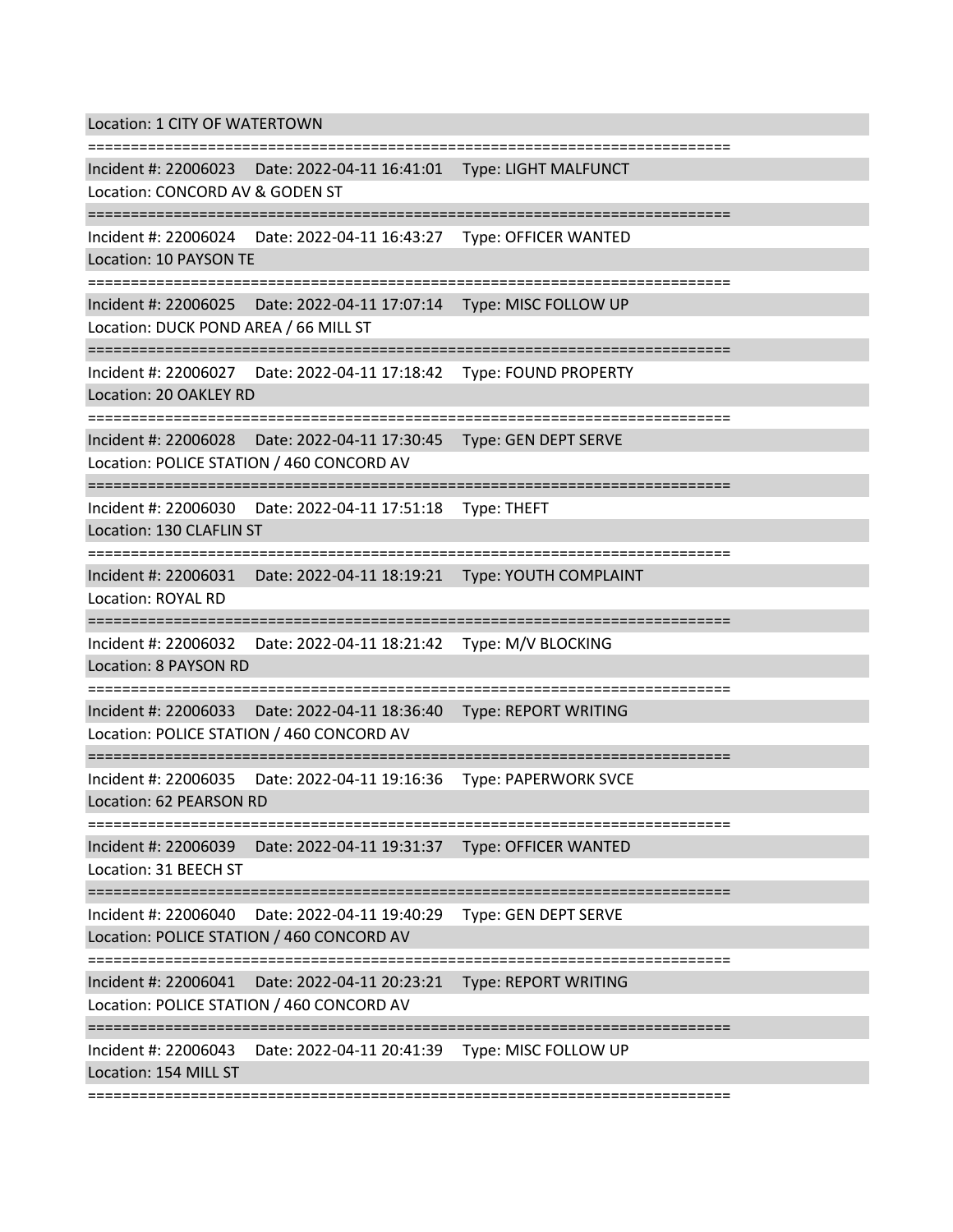Incident #: 22006044 Date: 2022-04-11 20:48:50 Type: BURGLAR ALARM Location: 115 OLIVER RD =========================================================================== Incident #: 22006047 Date: 2022-04-11 21:12:29 Type: REPORT WRITING Location: POLICE STATION / 460 CONCORD AV =========================================================================== Incident #: 22006050 Date: 2022-04-11 22:47:49 Type: BURGLAR ALARM Location: PURECOAT NORTH / 39 HITTINGER ST =========================================================================== Incident #: 22006058 Date: 2022-04-12 02:19:52 Type: PARKING ENFORCE Location: CHESTER RD =========================================================================== Incident #: 22006060 Date: 2022-04-12 02:50:38 Type: PARKING ENFORCE Location: UNITY AV =========================================================================== Incident #: 22006061 Date: 2022-04-12 02:54:07 Type: PARKING ENFORCE Location: BAY STATE RD =========================================================================== Incident #: 22006062 Date: 2022-04-12 05:56:45 Type: ON DUTY TRAING Location: HIGHWAY YARD / 37 C ST =========================================================================== Incident #: 22006063 Date: 2022-04-12 07:04:55 Type: TRAF ENFORCEMEN Location: ROSS RD =========================================================================== Incident #: 22006064 Date: 2022-04-12 07:18:46 Type: TRAFFIC STOP Location: ROSS RD =========================================================================== Incident #: 22006065 Date: 2022-04-12 08:30:04 Type: ON DUTY TRAING Location: HIGHWAY YARD / 37 C ST =========================================================================== Incident #: 22006066 Date: 2022-04-12 08:39:15 Type: 911 TTY TEST Location: POLICE STATION / 460 CONCORD AV =========================================================================== Incident #: 22006067 Date: 2022-04-12 08:47:38 Type: DDACTS ASSIGNM Location: CONCORD AV & LEONARD ST =========================================================================== Incident #: 22006069 Date: 2022-04-12 09:33:34 Type: ON DUTY TRAING Location: HIGHWAY YARD / 37 C ST =========================================================================== Incident #: 22006070 Date: 2022-04-12 10:40:09 Type: PAPERWORK SVCE Location: CHENERY MIDDLE SCHOOL / 95 WASHINGTON ST =========================================================================== Incident #: 22006071 Date: 2022-04-12 10:52:26 Type: ON DUTY TRAING Location: HIGHWAY YARD / 37 C ST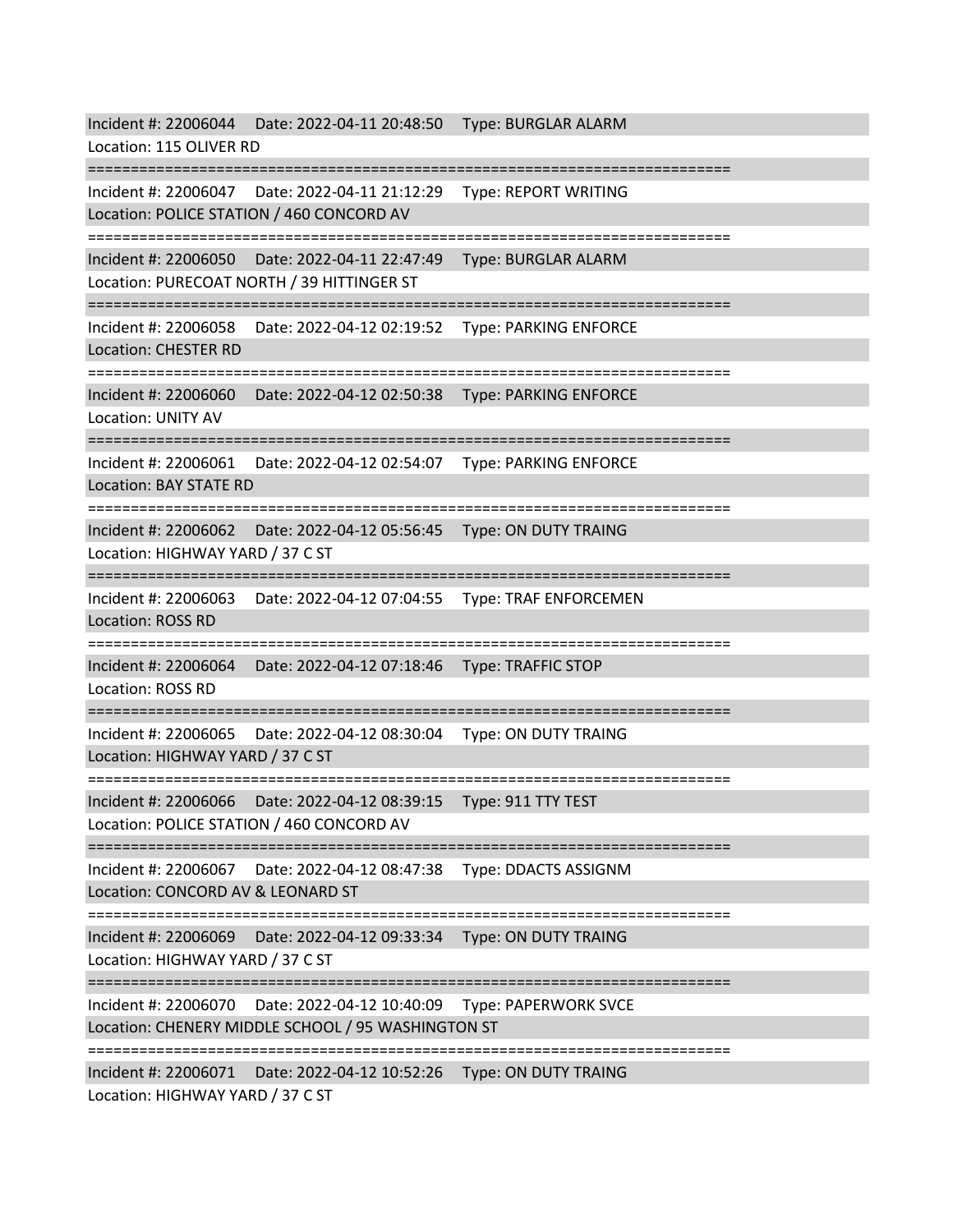=========================================================================== Incident #: 22006072 Date: 2022-04-12 11:09:49 Type: OFFICER WANTED Location: 30 SLADE ST =========================================================================== Incident #: 22006073 Date: 2022-04-12 11:39:21 Type: 911 HANG UP Location: COMMON ST & CONCORD AV =========================================================================== Incident #: 22006076 Date: 2022-04-12 12:00:04 Type: ON DUTY TRAING Location: 37 C ST =========================================================================== Incident #: 22006081 Date: 2022-04-12 14:59:41 Type: ASSIST MOTORIST Location: CONCORD AV =========================================================================== Incident #: 22006082 Date: 2022-04-12 15:24:10 Type: ANIMAL COMPLAIN Location: CONCORD AV =========================================================================== Incident #: 22006083 Date: 2022-04-12 15:56:54 Type: MV ACCIDENT Location: CVS / 264 TRAPELO RD =========================================================================== Incident #: 22006084 Date: 2022-04-12 16:03:20 Type: DDACTS ASSIGNM Location: CONCORD AV & LEONARD ST =========================================================================== Incident #: 22006085 Date: 2022-04-12 16:12:42 Type: TRAF COMPLAINTS Location: OLIVER RD =========================================================================== Incident #: 22006087 Date: 2022-04-12 16:25:22 Type: WIRES DOWN Location: 63 STATLER RD =========================================================================== Incident #: 22006089 Date: 2022-04-12 16:29:35 Type: TRAFFIC STOP Location: 17 OLIVER RD =========================================================================== Incident #: 22006090 Date: 2022-04-12 16:30:02 Type: LARCENY F/U Location: CVS / 264 TRAPELO RD =========================================================================== Incident #: 22006093 Date: 2022-04-12 16:48:08 Type: PARKING F/U Location: CONCORD AV =========================================================================== Incident #: 22006094 Date: 2022-04-12 17:08:59 Type: ANNOYANCE CALLS Location: 49 HILL RD #30 =========================================================================== Incident #: 22006098 Date: 2022-04-12 17:27:35 Type: TRAFFIC STOP Location: PLEASANT ST & WINN ST ===========================================================================

Incident #: 22006099 Date: 2022-04-12 17:28:57 Type: 911 PD INVEST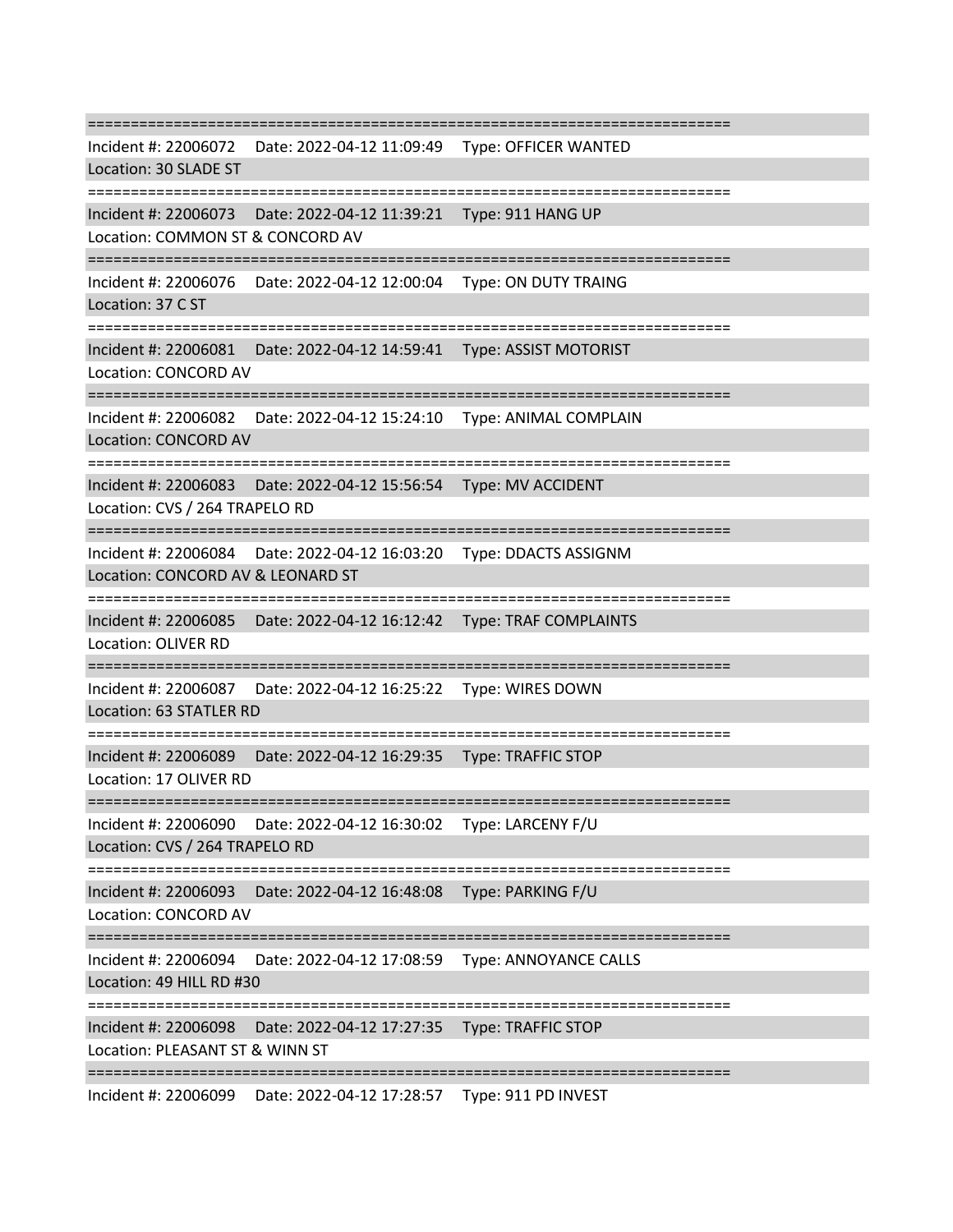Location: 62 MARLBORO ST #3

=========================================================================== Incident #: 22006102 Date: 2022-04-12 19:17:50 Type: 911 PD INVEST Location: 46 COUNTRY CLUB LN =========================================================================== Incident #: 22006104 Date: 2022-04-12 19:39:01 Type: HAZARD-NON TRAF Location: CLAY PIT POND / 175 CONCORD AV =========================================================================== Incident #: 22006106 Date: 2022-04-12 20:41:06 Type: TRAFFIC STOP Location: BELMONT ST & VAN NESS RD =========================================================================== Incident #: 22006108 Date: 2022-04-12 22:41:23 Type: BURGLAR ALARM Location: PURECOAT NORTH / 39 HITTINGER ST =========================================================================== Incident #: 22006118 Date: 2022-04-13 02:07:53 Type: PARKING ENFORCE Location: CHESTER RD =========================================================================== Incident #: 22006120 Date: 2022-04-13 02:29:10 Type: PARKING ENFORCE Location: BAY STATE RD =========================================================================== Incident #: 22006122 Date: 2022-04-13 03:46:25 Type: MV ACCIDENT Location: CONCORD TRNPK =========================================================================== Incident #: 22006123 Date: 2022-04-13 07:03:40 Type: TRAF ENFORCEMEN Location: ROSS RD ========================== Incident #: 22006124 Date: 2022-04-13 07:12:27 Type: TRAFFIC STOP Location: ROSS RD =========================================================================== Incident #: 22006125 Date: 2022-04-13 07:13:16 Type: PARKING ENFORCE Location: HIGH SCHOOL / 221 CONCORD AV =========================================================================== Incident #: 22006126 Date: 2022-04-13 07:28:36 Type: SCHOOL CROSSING Location: OAKLEY RD & WASHINGTON ST =========================================================================== Incident #: 22006127 Date: 2022-04-13 08:09:59 Type: PARKING COMP Location: OAKLEY RD & SELWYN RD =========================================================================== Incident #: 22006128 Date: 2022-04-13 08:10:41 Type: PARKING COMP Location: OAK ST =========================================================================== Incident #: 22006129 Date: 2022-04-13 08:16:40 Type: SCHOOL CROSSING Location: COMMON ST & WASHINGTON ST

===========================================================================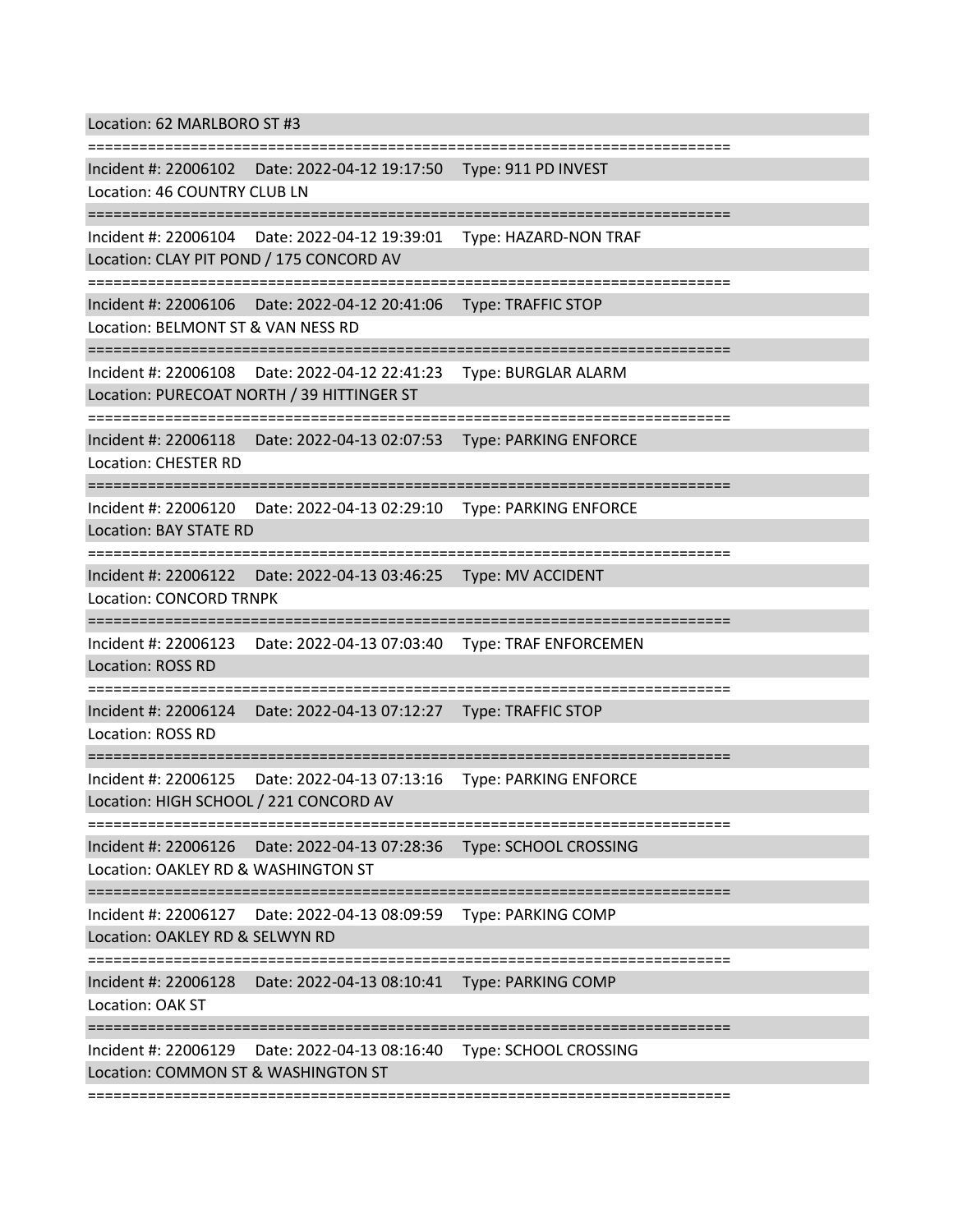Incident #: 22006130 Date: 2022-04-13 08:29:02 Type: FRAUD/DEFRAUD Location: 64 HORNE RD =========================================================================== Incident #: 22006131 Date: 2022-04-13 08:31:24 Type: DDACTS ASSIGNM Location: CONCORD AV & LEONARD ST =========================================================================== Incident #: 22006133 Date: 2022-04-13 08:55:01 Type: COMMUNITY MTG Location: BURBANK SCHOOL BASKETBALL CT / 266 SCHOOL ST =========================================================================== Incident #: 22006136 Date: 2022-04-13 09:18:15 Type: PARKING COMP Location: ALEXANDER AV & PLEASANT ST =========================================================================== Incident #: 22006137 Date: 2022-04-13 09:21:20 Type: PAST H+R ACC Location: PLEASANT ST =========================================================================== Incident #: 22006138 Date: 2022-04-13 10:03:02 Type: COMMUNITY MTG Location: CHENERY MIDDLE SCHOOL / 95 WASHINGTON ST =========================================================================== Incident #: 22006139 Date: 2022-04-13 10:19:47 Type: REPORT WRITING Location: POLICE STATION / 460 CONCORD AV =========================================================================== Incident #: 22006141 Date: 2022-04-13 10:33:51 Type: MISC FOLLOW UP Location: HIGH SCHOOL / 221 CONCORD AV =========================================================================== Incident #: 22006142 Date: 2022-04-13 10:49:41 Type: FOUND PROPERTY Location: CHANNING RD & CLAFLIN ST =========================================================================== Incident #: 22006147 Date: 2022-04-13 12:29:32 Type: FOUND PROPERTY Location: PARK AV & PROSPECT ST =========================================================================== Incident #: 22006148 Date: 2022-04-13 12:51:41 Type: SCHOOL CROSSING Location: BRIGHT RD & GALE RD =========================================================================== Incident #: 22006149 Date: 2022-04-13 12:52:02 Type: SCHOOL CROSSING Location: OAKLEY RD & WASHINGTON ST =========================================================================== Incident #: 22006151 Date: 2022-04-13 12:59:59 Type: REPORT WRITING Location: POLICE STATION / 460 CONCORD AV =========================================================================== Incident #: 22006152 Date: 2022-04-13 13:37:38 Type: 911 PD INVEST Location: 1 OUT OF TOWN =========================================================================== Incident #: 22006153 Date: 2022-04-13 13:51:59 Type: FOUND PROPERTY Location: BELMONT CENTER AREA / 56 LEONARD ST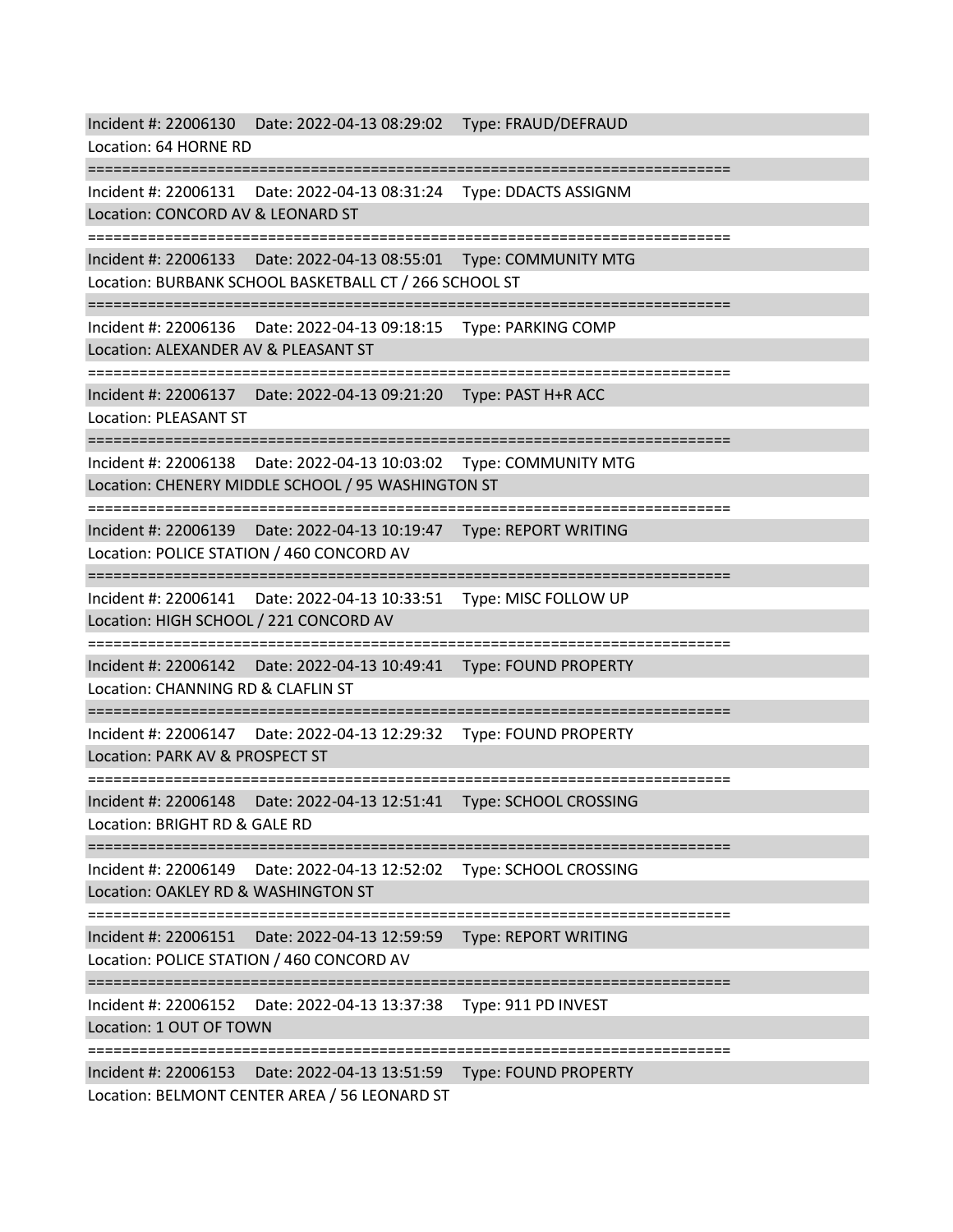=========================================================================== Incident #: 22006154 Date: 2022-04-13 14:13:42 Type: NEMLEC TRAINING Location: 1 OUT OF TOWN =========================================================================== Incident #: 22006156 Date: 2022-04-13 15:03:00 Type: PAST H+R ACC Location: WELLINGTON SCHOOL BSKTBALL CT / 121 ORCHARD ST =========================================================================== Incident #: 22006157 Date: 2022-04-13 15:12:32 Type: ATT FRAUD Location: 24 CLOVER ST =========================================================================== Incident #: 22006158 Date: 2022-04-13 15:19:11 Type: LOST PROPERTY Location: BELMONT ST & LEXINGTON ST =========================================================================== Incident #: 22006159 Date: 2022-04-13 15:20:03 Type: ON DUTY TRAING Location: HIGHWAY YARD / 37 C ST =========================================================================== Incident #: 22006160 Date: 2022-04-13 15:36:50 Type: PARKING COMP Location: EDMUNDS WA =========================================================================== Incident #: 22006161 Date: 2022-04-13 16:00:29 Type: DISABLED M/V Location: BELMONT ST & VINCENT AV =========================================================================== Incident #: 22006162 Date: 2022-04-13 16:04:14 Type: DDACTS ASSIGNM Location: CONCORD AV & LEONARD ST =========================================================================== Incident #: 22006163 Date: 2022-04-13 16:06:18 Type: GEN DEPT SERVE Location: POLICE STATION / 460 CONCORD AV =========================================================================== Incident #: 22006164 Date: 2022-04-13 16:25:46 Type: TRAFFIC STOP Location: 507 BELMONT ST =========================================================================== Incident #: 22006165 Date: 2022-04-13 16:28:51 Type: TRAFFIC STOP Location: 453 COMMON ST =========================================================================== Incident #: 22006166 Date: 2022-04-13 16:37:23 Type: TRAF ENFORCEMEN Location: CROSS ST & MUNROE ST =========================================================================== Incident #: 22006167 Date: 2022-04-13 16:40:22 Type: TRAFFIC STOP Location: CROSS ST & MUNROE ST =========================================================================== Incident #: 22006169 Date: 2022-04-13 17:00:35 Type: TRAF ENFORCEMEN Location: BRIGHTON ST & OLIVER RD ===========================================================================

Incident #: 22006170 Date: 2022-04-13 17:02:56 Type: TRAFFIC STOP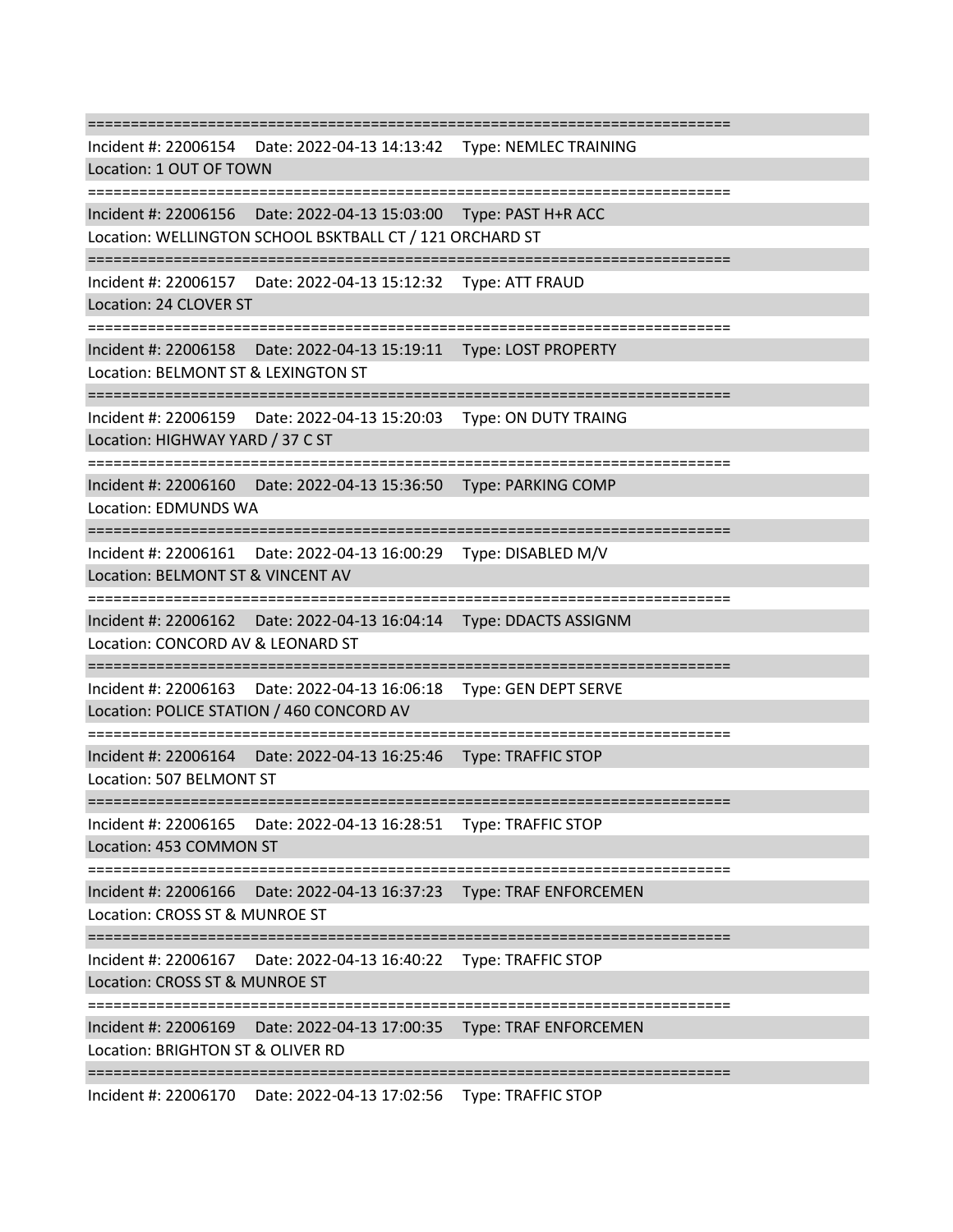Location: PLEASANT ST & TRAPELO RD

=========================================================================== Incident #: 22006171 Date: 2022-04-13 17:05:58 Type: TRAFFIC STOP Location: CROSS ST & MUNROE ST =========================================================================== Incident #: 22006172 Date: 2022-04-13 17:11:16 Type: TRAFFIC STOP Location: BRIGHTON ST & OLIVER RD =========================================================================== Incident #: 22006174 Date: 2022-04-13 17:18:19 Type: ACCIDENTAL 911 Location: CONCORD AV & SOMERSET ST =========================================================================== Incident #: 22006175 Date: 2022-04-13 17:28:40 Type: ANIMAL LOOSE Location: PINE ST =========================================================================== Incident #: 22006176 Date: 2022-04-13 17:33:53 Type: TRAFFIC STOP Location: TRAPELO RD & WILLOW ST =========================================================================== Incident #: 22006177 Date: 2022-04-13 17:47:03 Type: REPORT WRITING Location: POLICE STATION / 460 CONCORD AV =========================================================================== Incident #: 22006179 Date: 2022-04-13 18:00:16 Type: ASSIST MOTORIST Location: ST JOSEPH'S CHURCH / 116 COMMON ST =========================================================================== Incident #: 22006181 Date: 2022-04-13 18:15:54 Type: TRAFFIC STOP Location: TRAPELO RD & WILLOW ST =========================================================================== Incident #: 22006182 Date: 2022-04-13 18:17:03 Type: FOUND ANIMAL Location: 90 WELLESLEY RD =========================================================================== Incident #: 22006183 Date: 2022-04-13 18:33:38 Type: GEN DEPT SERVE Location: POLICE STATION / 460 CONCORD AV =========================================================================== Incident #: 22006184 Date: 2022-04-13 19:05:44 Type: VANDALISM TO MV Location: 49 LESLIE RD =========================================================================== Incident #: 22006186 Date: 2022-04-13 19:20:56 Type: 911 PD INVEST Location: 31 BEECH ST =========================================================================== Incident #: 22006189 Date: 2022-04-13 19:57:18 Type: REPORT WRITING Location: POLICE STATION / 460 CONCORD AV =========================================================================== Incident #: 22006192 Date: 2022-04-13 20:32:07 Type: SUSP PERS IN AR Location: SYCAMORE ST ===========================================================================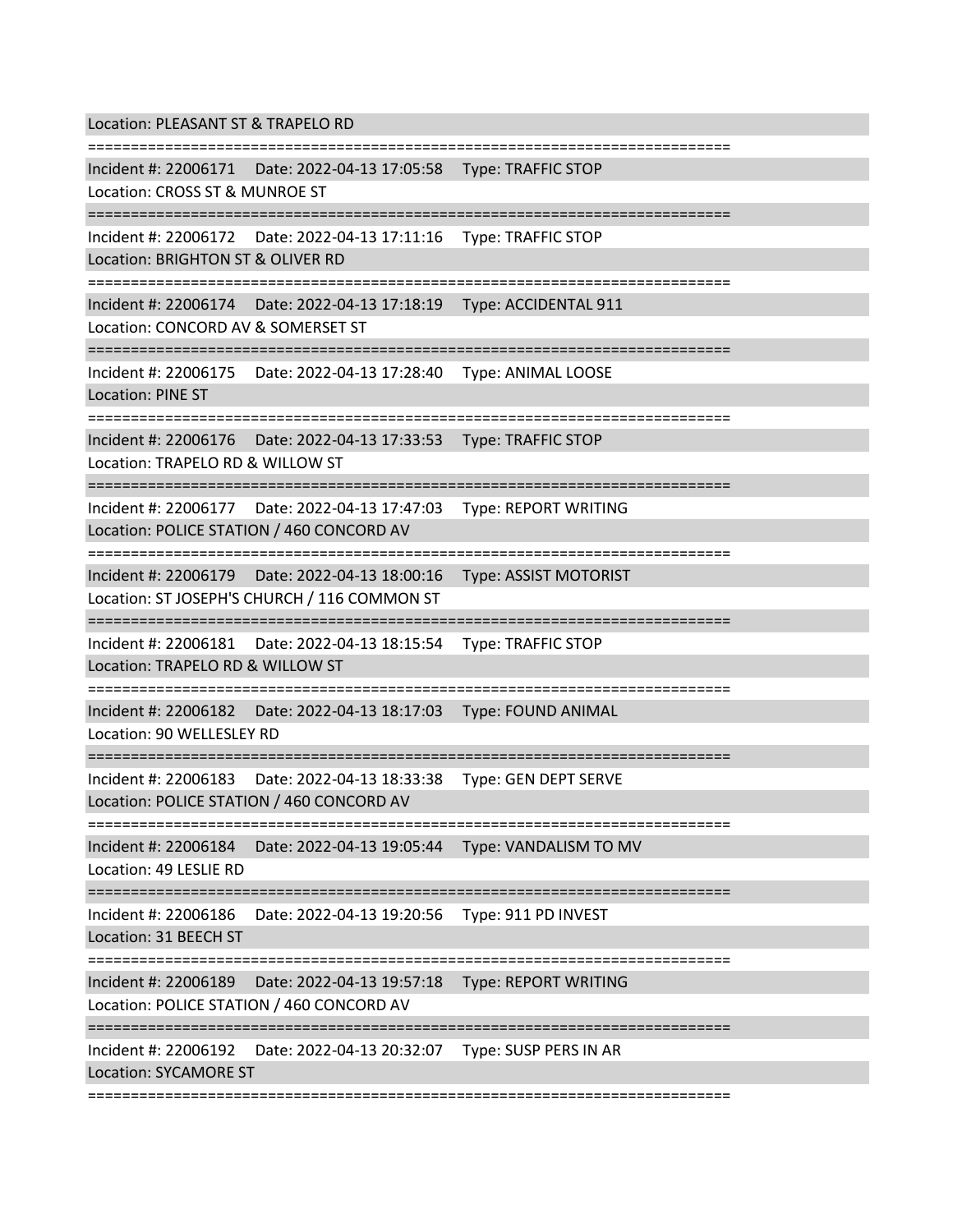Incident #: 22006196 Date: 2022-04-13 21:38:52 Type: REPORT WRITING Location: POLICE STATION / 460 CONCORD AV =========================================================================== Incident #: 22006197 Date: 2022-04-13 21:50:58 Type: OFFICER WANTED Location: 31 BEECH ST =========================================================================== Incident #: 22006198 Date: 2022-04-13 22:20:15 Type: MV OPER COMP Location: BELMONT ST & GROVE ST =========================================================================== Incident #: 22006200 Date: 2022-04-13 23:31:32 Type: GEN INFO BRDCST Location: 1 CITY OF WATERTOWN =========================================================================== Incident #: 22006201 Date: 2022-04-13 23:36:53 Type: ON DUTY TRAING Location: POLICE STATION / 460 CONCORD AV =========================================================================== Incident #: 22006202 Date: 2022-04-13 23:43:18 Type: 911 PD INVEST Location: 82 LORIMER RD =========================================================================== Incident #: 22006203 Date: 2022-04-14 00:08:14 Type: ON DUTY TRAING Location: POLICE STATION / 460 CONCORD AV =========================================================================== Incident #: 22006210 Date: 2022-04-14 01:51:52 Type: BURGLAR ALARM Location: 200 COMMON ST =========================================================================== Incident #: 22006212 Date: 2022-04-14 02:13:21 Type: PARKING ENFORCE Location: CHESTER RD =========================================================================== Incident #: 22006213 Date: 2022-04-14 02:37:43 Type: PARKING ENFORCE Location: BAY STATE RD =========================================================================== Incident #: 22006215 Date: 2022-04-14 03:13:56 Type: BURGLAR ALARM Location: CUSHING SQ VET CLINIC / 133 TRAPELO RD =========================================================================== Incident #: 22006216 Date: 2022-04-14 07:03:23 Type: TRAF ENFORCEMEN Location: ROSS RD =========================================================================== Incident #: 22006217 Date: 2022-04-14 07:11:50 Type: PARKING ENFORCE Location: CONCORD AV =========================================================================== Incident #: 22006218 Date: 2022-04-14 07:22:13 Type: TRAFFIC STOP Location: ROSS RD & VILLAGE HILL RD =========================================================================== Incident #: 22006219 Date: 2022-04-14 07:27:03 Type: TRAFFIC STOP Location: CONCORD AV & DAY SCHOOL LN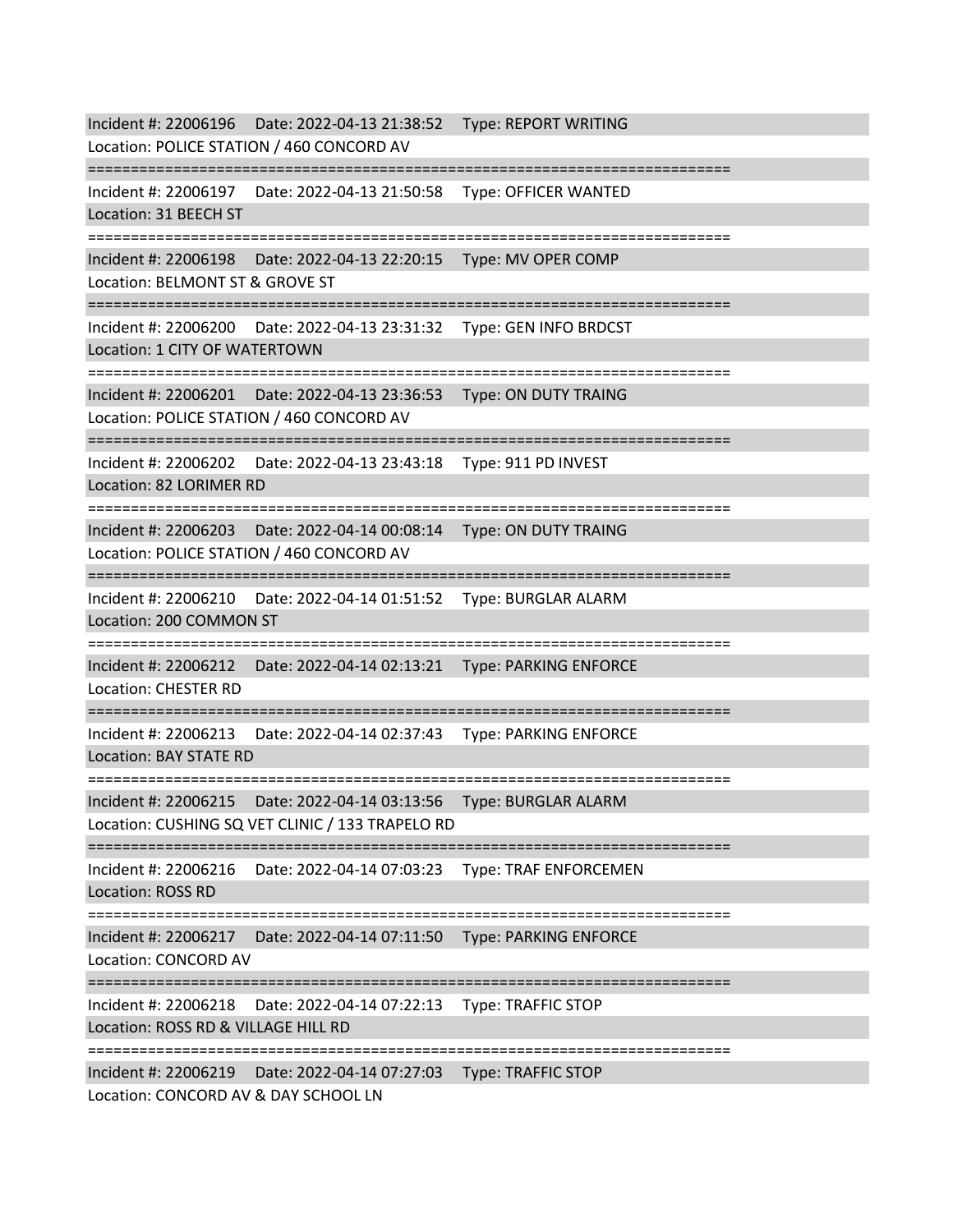=========================================================================== Incident #: 22006220 Date: 2022-04-14 07:35:03 Type: BURGLAR ALARM Location: 68 PAYSON RD =========================================================================== Incident #: 22006221 Date: 2022-04-14 08:16:21 Type: DDACTS ASSIGNM Location: CONCORD AV & LEONARD ST =========================================================================== Incident #: 22006222 Date: 2022-04-14 08:16:39 Type: PARKING ENFORCE Location: CONCORD AV =========================================================================== Incident #: 22006223 Date: 2022-04-14 08:18:57 Type: SCHOOL CROSSING Location: SCHOOL ST & SHARPE RD =========================================================================== Incident #: 22006224 Date: 2022-04-14 08:21:26 Type: SCHOOL CROSSING Location: BEECH ST & WHITE ST =========================================================================== Incident #: 22006226 Date: 2022-04-14 08:48:28 Type: PAST B&E Location: 8 LIVERMORE RD =========================================================================== Incident #: 22006227 Date: 2022-04-14 08:58:25 Type: CHECK WELL-BEIN Location: 38 MORAINE ST #1 ====================================== Incident #: 22006230 Date: 2022-04-14 09:11:06 Type: INJURED ANIMAL Location: 37 C ST =========================================================================== Incident #: 22006231 Date: 2022-04-14 09:20:23 Type: B&E FOLLOW UP Location: 8 LIVERMORE RD =========================================================================== Incident #: 22006232 Date: 2022-04-14 09:21:57 Type: REPORT WRITING Location: POLICE STATION / 460 CONCORD AV =========================================================================== Incident #: 22006233 Date: 2022-04-14 09:46:19 Type: REPORT WRITING Location: POLICE STATION / 460 CONCORD AV =========================================================================== Incident #: 22006234 Date: 2022-04-14 10:14:56 Type: ANIMAL LOOSE Location: GROVE ST =========================================================================== Incident #: 22006235 Date: 2022-04-14 10:55:02 Type: OFFICER WANTED Location: 95 WASHINGTON ST =========================================================================== Incident #: 22006240 Date: 2022-04-14 12:34:42 Type: GEN DEPT SERVE Location: BELMONT CAR WASH / 521 TRAPELO RD ===========================================================================

Incident #: 22006241 Date: 2022-04-14 12:51:47 Type: OFFICER WANTED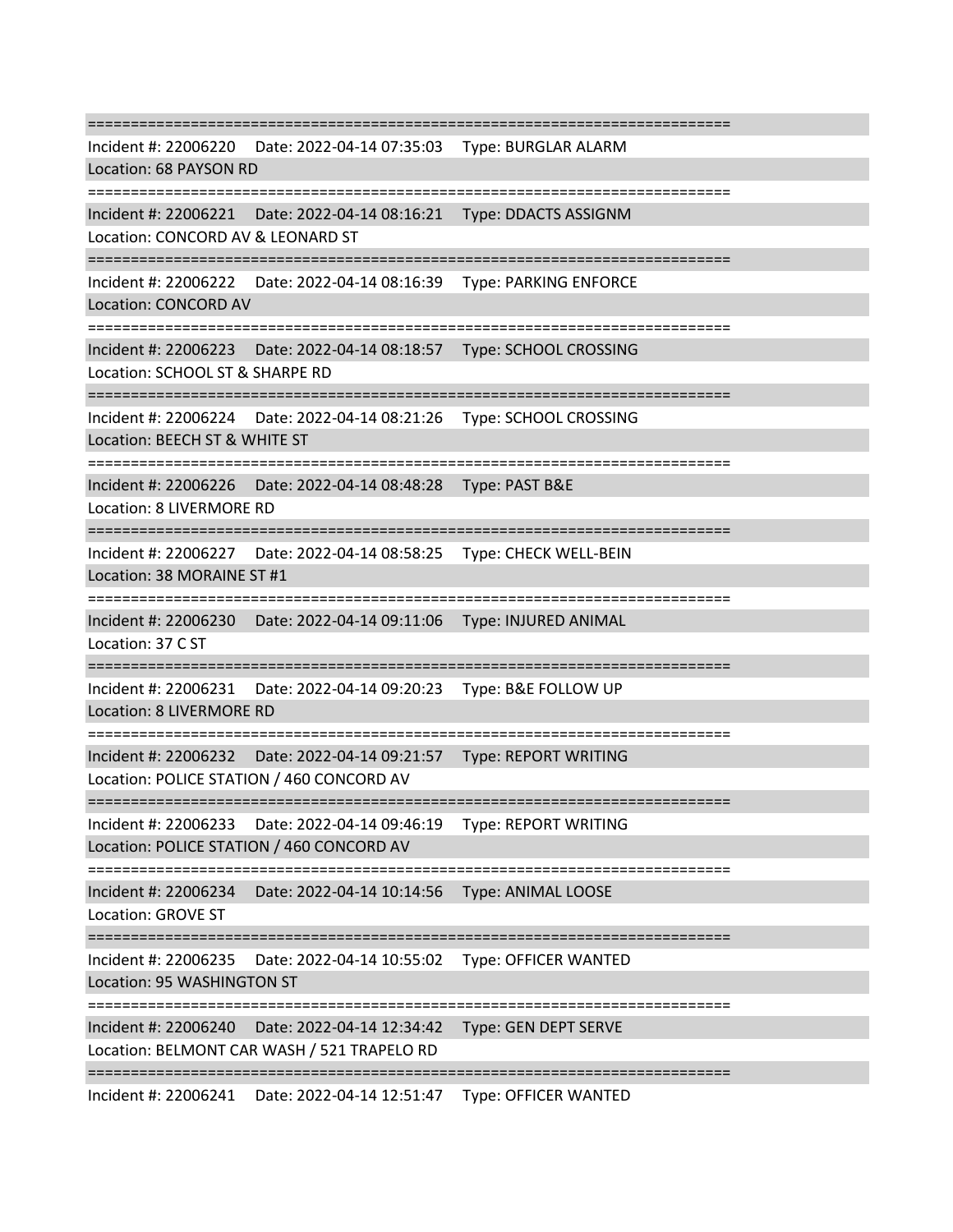Location: 31 BEECH ST

=========================================================================== Incident #: 22006242 Date: 2022-04-14 13:44:33 Type: RECOVERED PROP Location: 1 OUT OF TOWN =========================================================================== Incident #: 22006243 Date: 2022-04-14 13:54:29 Type: BURGLAR ALARM Location: 48 CONCORD AV =========================================================================== Incident #: 22006246 Date: 2022-04-14 14:08:28 Type: TRAFFIC F/U Location: 221 CONCORD AV =========================================================================== Incident #: 22006247 Date: 2022-04-14 14:37:19 Type: PARKING ENFORCE Location: WINN BROOK PARK AREA / 175 CROSS ST =========================================================================== Incident #: 22006248 Date: 2022-04-14 14:54:39 Type: ON DUTY TRAING Location: 37 C ST =========================================================================== Incident #: 22006249 Date: 2022-04-14 15:07:38 Type: TRAFFIC STOP Location: 105 SHERMAN ST =========================================================================== Incident #: 22006250 Date: 2022-04-14 16:07:27 Type: LIC PLATE THEFT Location: 42 FALMOUTH ST #3 =========================================================================== Incident #: 22006253 Date: 2022-04-14 16:18:06 Type: MISSING PERSON Location: 74 PEARSON RD =========================================================================== Incident #: 22006251 Date: 2022-04-14 16:22:18 Type: TRAFFIC STOP Location: CONCORD AV & OAK ST =========================================================================== Incident #: 22006252 Date: 2022-04-14 16:24:22 Type: DEBRIS IN ROAD Location: CONCORD AV & OAK ST =========================================================================== Incident #: 22006254 Date: 2022-04-14 16:51:29 Type: FOUND PERSON Location: 74 PEARSON RD =========================================================================== Incident #: 22006255 Date: 2022-04-14 16:53:09 Type: REPORT WRITING Location: POLICE STATION / 460 CONCORD AV =========================================================================== Incident #: 22006257 Date: 2022-04-14 17:05:20 Type: TRAFFIC STOP Location: 24 PAYSON RD =========================================================================== Incident #: 22006258 Date: 2022-04-14 17:29:55 Type: MISC FOLLOW UP Location: 42 FALMOUTH ST #3

===========================================================================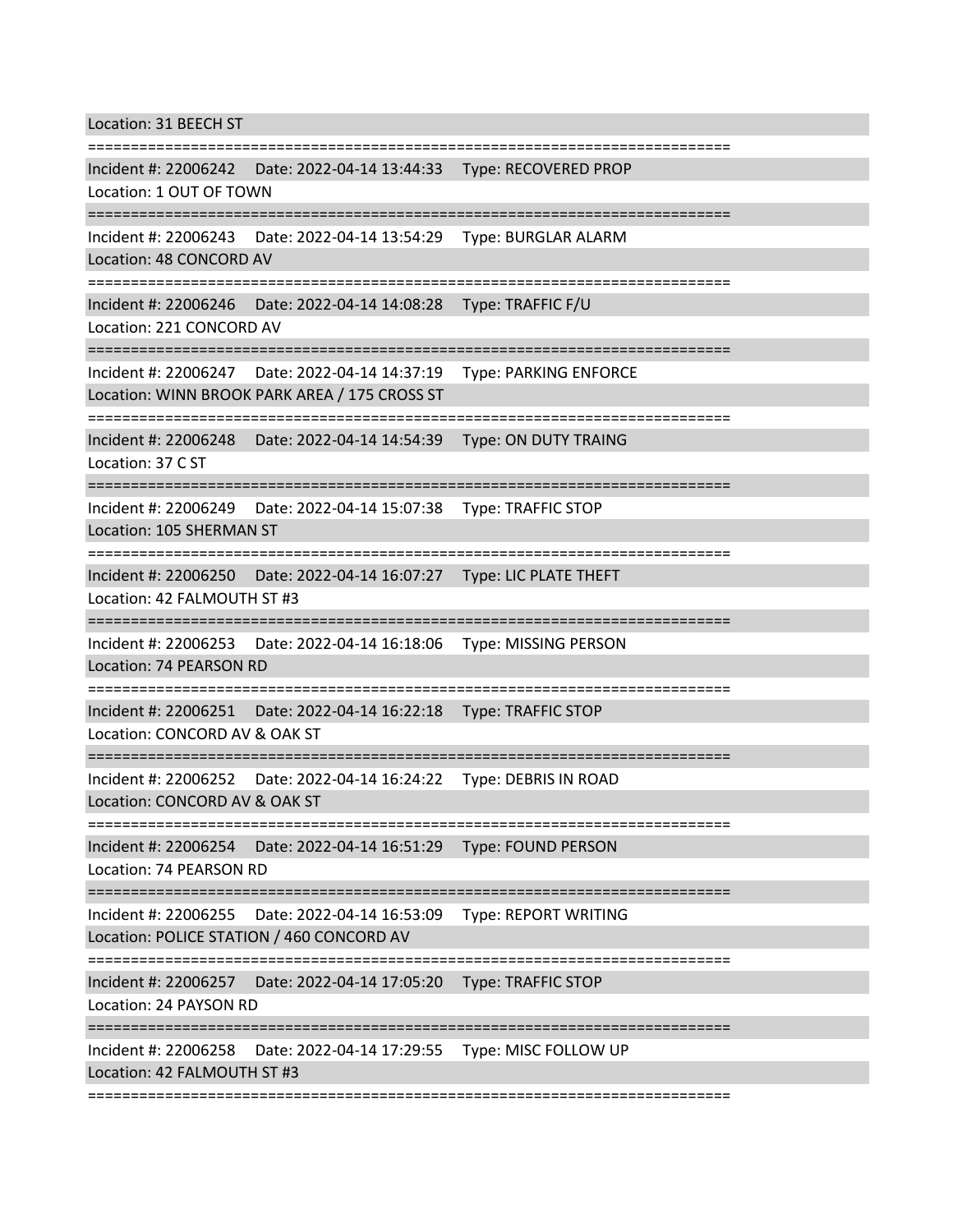Incident #: 22006259 Date: 2022-04-14 17:39:48 Type: SUSP ACTIVITY Location: 95 DEAN ST =========================================================================== Incident #: 22006261 Date: 2022-04-14 18:27:32 Type: PAST H+R ACC Location: 29 BURNHAM ST =========================================================================== Incident #: 22006262 Date: 2022-04-14 18:57:29 Type: REPORT WRITING Location: POLICE STATION / 460 CONCORD AV =========================================================================== Incident #: 22006263 Date: 2022-04-14 19:20:50 Type: 911 HANG UP Location: 24 PAYSON RD =========================================================================== Incident #: 22006265 Date: 2022-04-14 19:39:51 Type: REPORT WRITING Location: POLICE STATION / 460 CONCORD AV =========================================================================== Incident #: 22006267 Date: 2022-04-14 21:11:27 Type: GEN DEPT SERVE Location: POLICE STATION / 460 CONCORD AV =========================================================================== Incident #: 22006271 Date: 2022-04-14 22:09:03 Type: TRAFFIC STOP Location: 515 CONCORD AV =========================================================================== Incident #: 22006273 Date: 2022-04-14 22:19:12 Type: TRAFFIC STOP Location: CONCORD AV & COTTAGE ST =========================================================================== Incident #: 22006275 Date: 2022-04-14 22:48:09 Type: BURGLAR ALARM Location: PURECOAT NORTH / 39 HITTINGER ST =========================================================================== Incident #: 22006276 Date: 2022-04-15 00:13:40 Type: 911 HANG UP Location: 27 SHERMAN ST =========================================================================== Incident #: 22006282 Date: 2022-04-15 00:47:37 Type: OUT OF TOWN INC Location: 1 TOWN OF ARLINGTON =========================================================================== Incident #: 22006284 Date: 2022-04-15 00:59:59 Type: NOISE COMPLAINT Location: 204 BEECH ST FL 2 =========================================================================== Incident #: 22006285 Date: 2022-04-15 01:55:24 Type: REPORT WRITING Location: POLICE STATION / 460 CONCORD AV =========================================================================== Incident #: 22006287 Date: 2022-04-15 02:20:29 Type: PARKING ENFORCE Location: GORDON TE =========================================================================== Incident #: 22006288 Date: 2022-04-15 02:27:48 Type: BURGLAR ALARM Location: CUSHING SQ VET CLINIC / 133 TRAPELO RD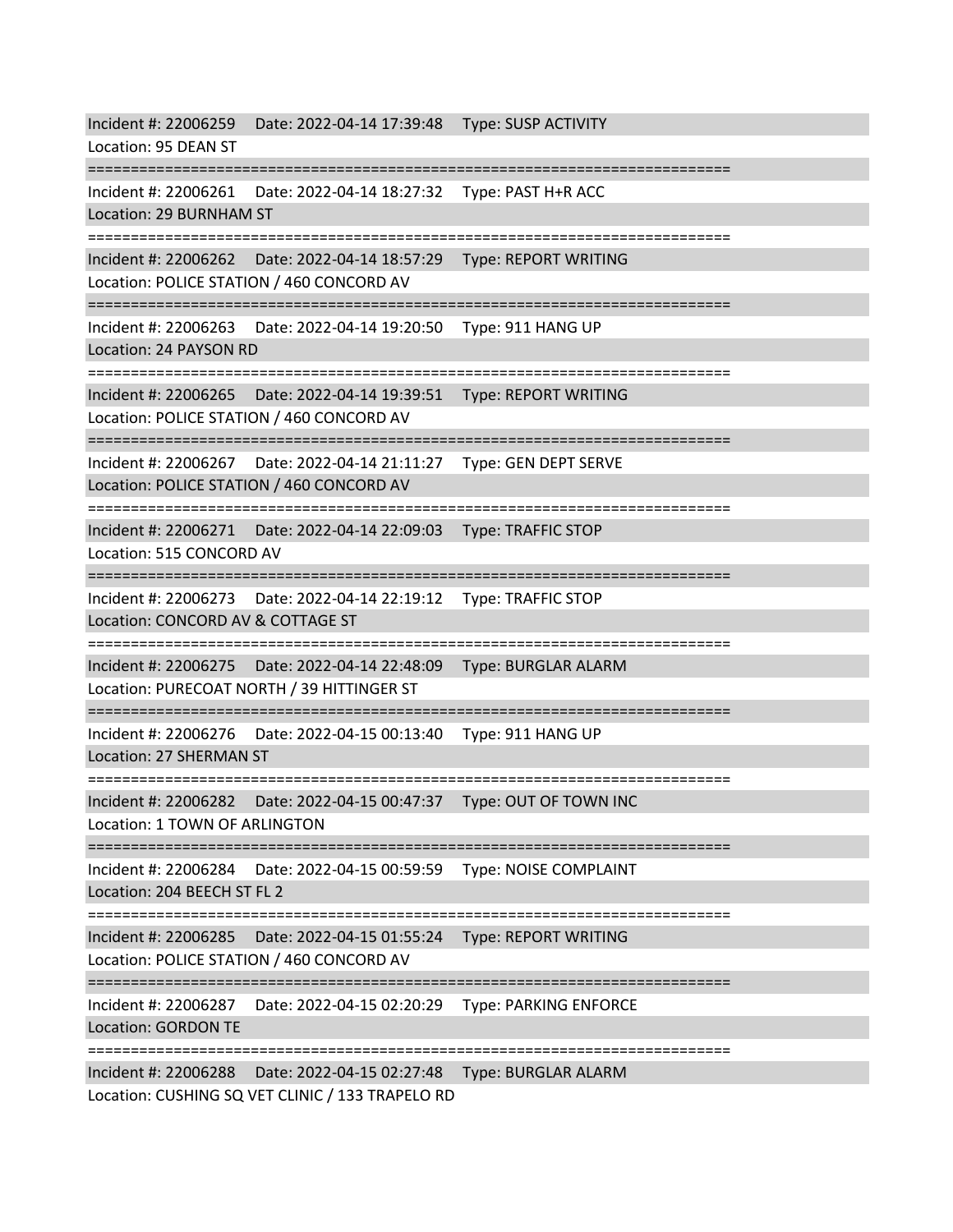=========================================================================== Incident #: 22006289 Date: 2022-04-15 02:41:44 Type: PARKING ENFORCE Location: BAY STATE RD =========================================================================== Incident #: 22006290 Date: 2022-04-15 05:14:00 Type: ACCIDENTAL 911 Location: 80 HULL ST =========================================================================== Incident #: 22006291 Date: 2022-04-15 05:26:02 Type: ON DUTY TRAING Location: 37 C ST =========================================================================== Incident #: 22006292 Date: 2022-04-15 05:44:20 Type: 911 TTY TEST Location: 460 CONCORD AV =========================================================================== Incident #: 22006294 Date: 2022-04-15 06:13:54 Type: INJURED ANIMAL Location: 37 C ST =========================================================================== Incident #: 22006295 Date: 2022-04-15 07:11:23 Type: TRAF ENFORCEMEN Location: ROSS RD =========================================================================== Incident #: 22006296 Date: 2022-04-15 07:16:41 Type: TRAFFIC STOP Location: ROSS RD =========================================================================== Incident #: 22006298 Date: 2022-04-15 07:54:40 Type: PARKING ENFORCE Location: CONCORD AV =========================================================================== Incident #: 22006299 Date: 2022-04-15 07:58:07 Type: LIGHT MALFUNCT Location: CONCORD AV & GODEN ST =========================================================================== Incident #: 22006300 Date: 2022-04-15 08:04:24 Type: DDACTS ASSIGNM Location: CONCORD AV & LEONARD ST =========================================================================== Incident #: 22006301 Date: 2022-04-15 08:14:34 Type: MV ACCIDENT Location: COMMON ST & PAYSON RD =========================================================================== Incident #: 22006302 Date: 2022-04-15 08:19:29 Type: ON DUTY TRAING Location: 37 C ST =========================================================================== Incident #: 22006303 Date: 2022-04-15 08:24:05 Type: GEN DEPT SERVE Location: POLICE STATION / 460 CONCORD AV =========================================================================== Incident #: 22006304 Date: 2022-04-15 08:24:42 Type: ON DUTY TRAING Location: 37 C ST =========================================================================== Incident #: 22006305 Date: 2022-04-15 08:44:48 Type: RETURNED PROP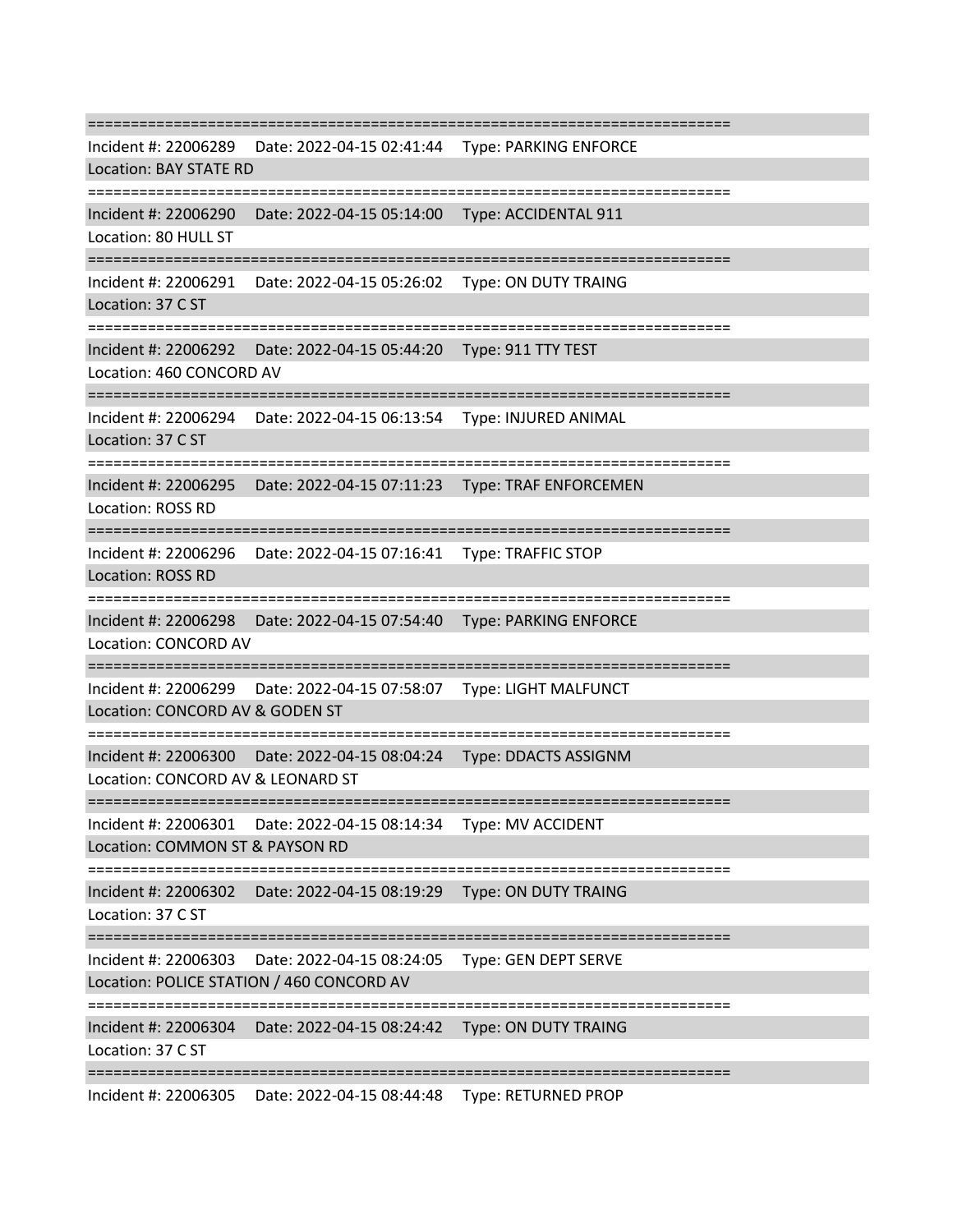Location: 8 LIVERMORE RD

=========================================================================== Incident #: 22006306 Date: 2022-04-15 08:47:27 Type: GEN DEPT SERVE Location: POLICE STATION / 460 CONCORD AV =========================================================================== Incident #: 22006307 Date: 2022-04-15 09:10:33 Type: ACC FOLLOW UP Location: 765 BELMONT ST =========================================================================== Incident #: 22006308 Date: 2022-04-15 09:24:37 Type: GEN DEPT SERVE Location: POLICE STATION / 460 CONCORD AV =========================================================================== Incident #: 22006309 Date: 2022-04-15 09:28:16 Type: SUSP ACTIVITY Location: 95 WASHINGTON ST =========================================================================== Incident #: 22006310 Date: 2022-04-15 09:33:40 Type: REPORT WRITING Location: 460 CONCORD AV =========================================================================== Incident #: 22006311 Date: 2022-04-15 09:52:39 Type: 911 PD INVEST Location: 3 PREBLE GARDENS RD =========================================================================== Incident #: 22006312 Date: 2022-04-15 10:12:55 Type: REPORT WRITING Location: 460 CONCORD AV =========================================================================== Incident #: 22006313 Date: 2022-04-15 10:39:56 Type: TRAFFIC HAZARD Location: ALEXANDER AV & LEONARD ST =========================================================================== Incident #: 22006315 Date: 2022-04-15 11:20:08 Type: SUSP ACT F/U Location: 95 WASHINGTON ST =========================================================================== Incident #: 22006319 Date: 2022-04-15 13:11:20 Type: HARASSMENT Location: 115 MILL ST =========================================================================== Incident #: 22006320 Date: 2022-04-15 13:14:54 Type: SEWER BACKUP Location: 43 HILLSIDE TE =========================================================================== Incident #: 22006322 Date: 2022-04-15 13:50:10 Type: VANDALISM TO MV Location: 6 OLMSTED DR =========================================================================== Incident #: 22006324 Date: 2022-04-15 14:04:19 Type: THEFT Location: MOOZYS / 2 TRAPELO RD =========================================================================== Incident #: 22006325 Date: 2022-04-15 14:13:04 Type: BURGLAR ALARM Location: 56 BEATRICE CI ===========================================================================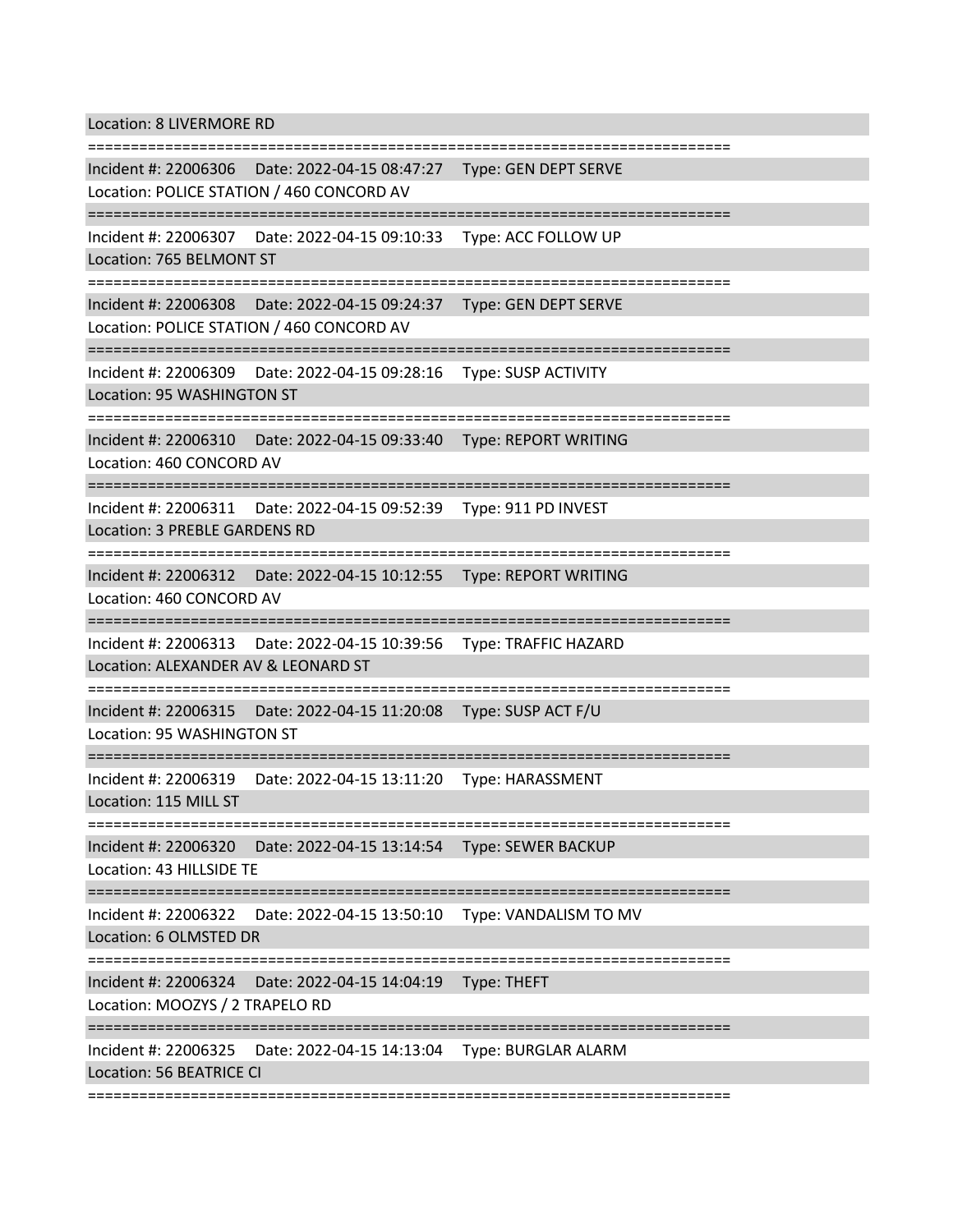Incident #: 22006327 Date: 2022-04-15 14:19:19 Type: MV ACCIDENT Location: 1 COLONIAL TE =========================================================================== Incident #: 22006328 Date: 2022-04-15 14:25:43 Type: FIREARMS LICENS Location: POLICE STATION / 460 CONCORD AV =========================================================================== Incident #: 22006329 Date: 2022-04-15 14:27:40 Type: FIREARMS LICENS Location: POLICE STATION / 460 CONCORD AV =========================================================================== Incident #: 22006330 Date: 2022-04-15 14:55:08 Type: MISSING OTH TOW Location: 3 HENRY ST =========================================================================== Incident #: 22006331 Date: 2022-04-15 14:56:09 Type: REPORT WRITING Location: 460 CONCORD AV =========================================================================== Incident #: 22006332 Date: 2022-04-15 15:05:43 Type: REPORT WRITING Location: 460 CONCORD AV =========================================================================== Incident #: 22006336 Date: 2022-04-15 16:07:27 Type: ATT FRAUD Location: 23 ELIOT RD =========================================================================== Incident #: 22006340 Date: 2022-04-15 18:09:14 Type: SEWER BACKUP Location: 12 BAKER ST =========================================================================== Incident #: 22006343 Date: 2022-04-15 18:55:36 Type: MISSING OTH TOW Location: 3 HENRY ST =========================================================================== Incident #: 22006344 Date: 2022-04-15 18:58:19 Type: COMM POLICING Location: ST LUKES CHURCH / 132 LEXINGTON ST =========================================================================== Incident #: 22006345 Date: 2022-04-15 19:04:30 Type: OVERDUE PERSON Location: 582 TRAPELO RD =========================================================================== Incident #: 22006346 Date: 2022-04-15 19:07:40 Type: GEN DEPT SERVE Location: POLICE STATION / 460 CONCORD AV =========================================================================== Incident #: 22006347 Date: 2022-04-15 19:33:32 Type: MV ACCIDENT Location: BELMONT ST & GROVE ST =========================================================================== Incident #: 22006349 Date: 2022-04-15 20:08:12 Type: GEN DEPT SERVE Location: POLICE STATION / 460 CONCORD AV =========================================================================== Incident #: 22006350 Date: 2022-04-15 20:21:17 Type: FOUND PERSON Location: 582 TRAPELO RD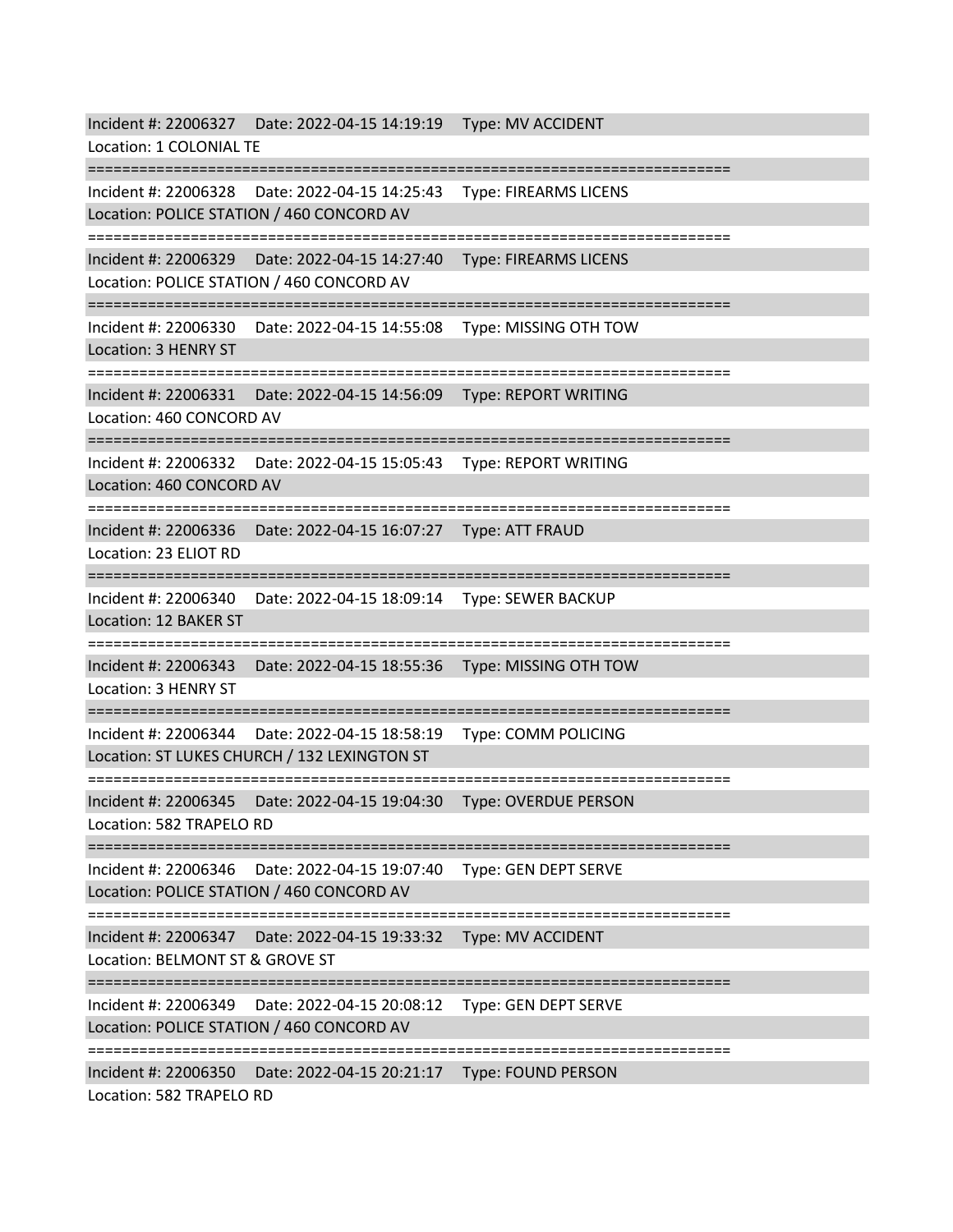=========================================================================== Incident #: 22006352 Date: 2022-04-15 20:49:04 Type: MISSING PERS F/ Location: 582 TRAPELO RD =========================================================================== Incident #: 22006353 Date: 2022-04-15 21:13:51 Type: MISSING OTH TOW Location: 3 HENRY ST =========================================================================== Incident #: 22006354 Date: 2022-04-15 21:22:08 Type: PAST B&E Location: 12 LIVERMORE RD =========================================================================== Incident #: 22006355 Date: 2022-04-15 22:37:32 Type: B&E FOLLOW UP Location: 12 LIVERMORE RD =========================================================================== Incident #: 22006356 Date: 2022-04-15 23:08:03 Type: NOISE COMPLAINT Location: WAVERLEY WOODS / 10 OLMSTED DR =========================================================================== Incident #: 22006357 Date: 2022-04-15 23:18:15 Type: GROUP GATHERING Location: CITYSIDE SUBARU / 790 PLEASANT ST =========================================================================== Incident #: 22006358 Date: 2022-04-15 23:23:43 Type: GROUP DIST Location: 2 OLMSTED DR =========================================================================== Incident #: 22006363 Date: 2022-04-16 00:43:27 Type: ILLEGAL DUMPING Location: CLAFLIN ST PARKING LOT / 12 CLAFLIN ST =========================================================================== Incident #: 22006365 Date: 2022-04-16 01:18:11 Type: BUILDING CHECK Location: 500 COMMON ST =========================================================================== Incident #: 22006368 Date: 2022-04-16 01:59:42 Type: PARKING ENFORCE Location: BAY STATE RD =========================================================================== Incident #: 22006369 Date: 2022-04-16 02:23:01 Type: PARKING ENFORCE Location: GORDON TE =========================================================================== Incident #: 22006370 Date: 2022-04-16 02:31:52 Type: TRAFFIC STOP Location: BELMONT ST & GROVE ST =========================================================================== Incident #: 22006371 Date: 2022-04-16 02:34:49 Type: NOISE COMPLAINT Location: 202 BEECH ST FL 2 =========================================================================== Incident #: 22006372 Date: 2022-04-16 08:42:34 Type: BURGLAR ALARM Location: CHENERY MIDDLE SCHOOL / 95 WASHINGTON ST ===========================================================================

Incident #: 22006373 Date: 2022-04-16 08:54:18 Type: OFFICER WANTED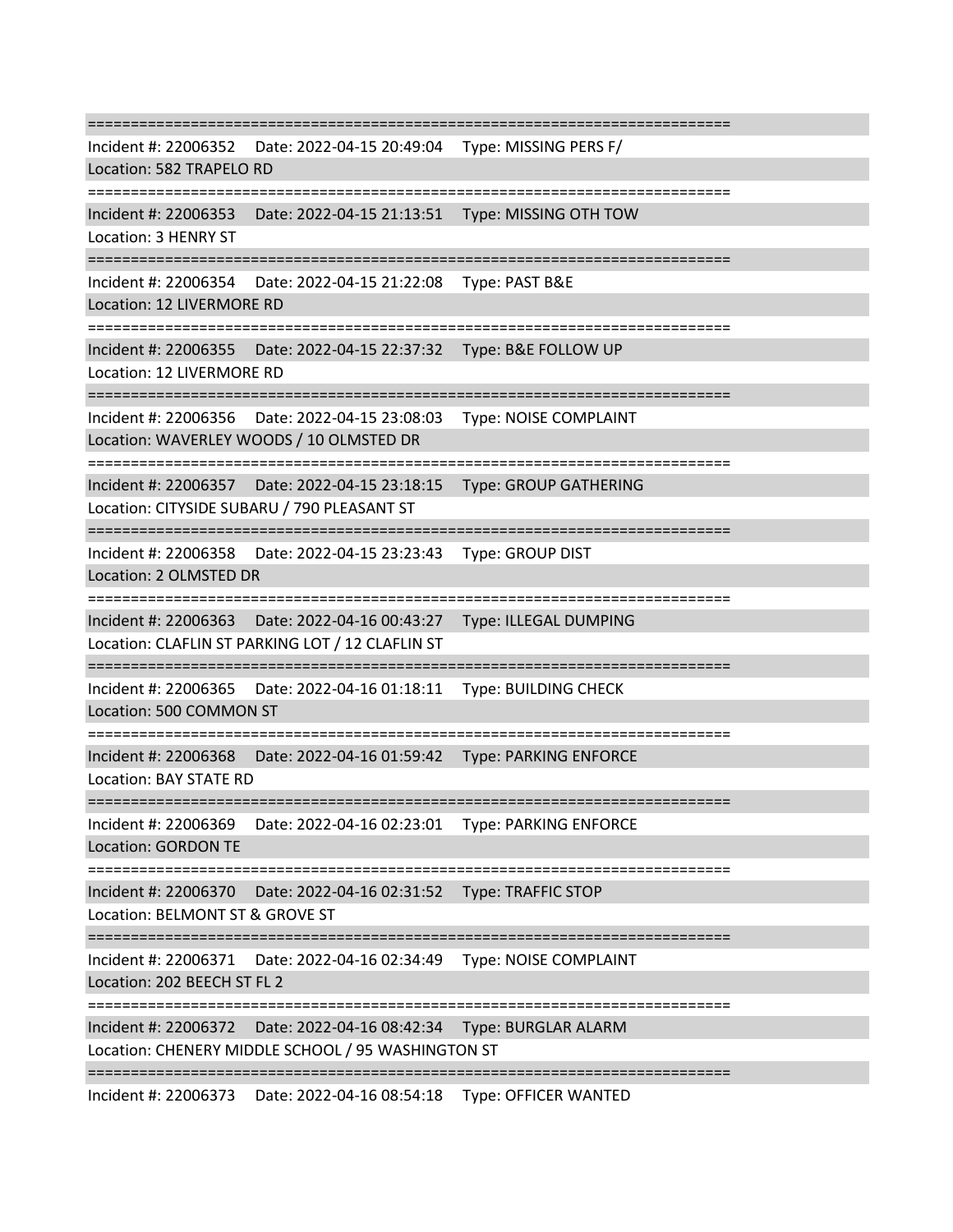Location: 65 CLARK ST

=========================================================================== Incident #: 22006374 Date: 2022-04-16 08:58:16 Type: ON DUTY TRAING Location: POLICE STATION / 460 CONCORD AV =========================================================================== Incident #: 22006375 Date: 2022-04-16 08:58:30 Type: CUSTODY EXCHNG Location: POLICE STATION / 460 CONCORD AV =========================================================================== Incident #: 22006376 Date: 2022-04-16 09:17:57 Type: DEAD ANIMAL Location: 65 HAMMOND RD =========================================================================== Incident #: 22006377 Date: 2022-04-16 09:19:14 Type: GEN DEPT SERVE Location: POLICE STATION / 460 CONCORD AV =========================================================================== Incident #: 22006378 Date: 2022-04-16 09:30:38 Type: OIC ROAD ASSGMN Location: 460 CONCORD AV =========================================================================== Incident #: 22006379 Date: 2022-04-16 11:14:58 Type: MV ACCIDENT Location: GROVE ST & HURON AV =========================================================================== Incident #: 22006380 Date: 2022-04-16 11:23:10 Type: MV ACCIDENT Location: 16 JEANETTE AV =========================================================================== Incident #: 22006381 Date: 2022-04-16 11:45:32 Type: BICYCLE THEFT Location: 29 WOODBINE RD =========================================================================== Incident #: 22006382 Date: 2022-04-16 12:19:49 Type: OFFICER WANTED Location: BELMONT CAR WASH / 521 TRAPELO RD =========================================================================== Incident #: 22006383 Date: 2022-04-16 12:27:59 Type: GEN DEPT SERVE Location: POLICE STATION / 460 CONCORD AV =========================================================================== Incident #: 22006385 Date: 2022-04-16 13:26:29 Type: WATER BREAK/LEA Location: 30 HURLEY ST =========================================================================== Incident #: 22006387 Date: 2022-04-16 15:11:52 Type: BURGLAR ALARM Location: 12 MIDDLECOT ST =========================================================================== Incident #: 22006389 Date: 2022-04-16 15:52:45 Type: ON DUTY TRAING Location: 460 CONCORD AV =========================================================================== Incident #: 22006398 Date: 2022-04-16 19:37:51 Type: PARKING ENFORCE Location: CONCORD AV & GODEN ST

===========================================================================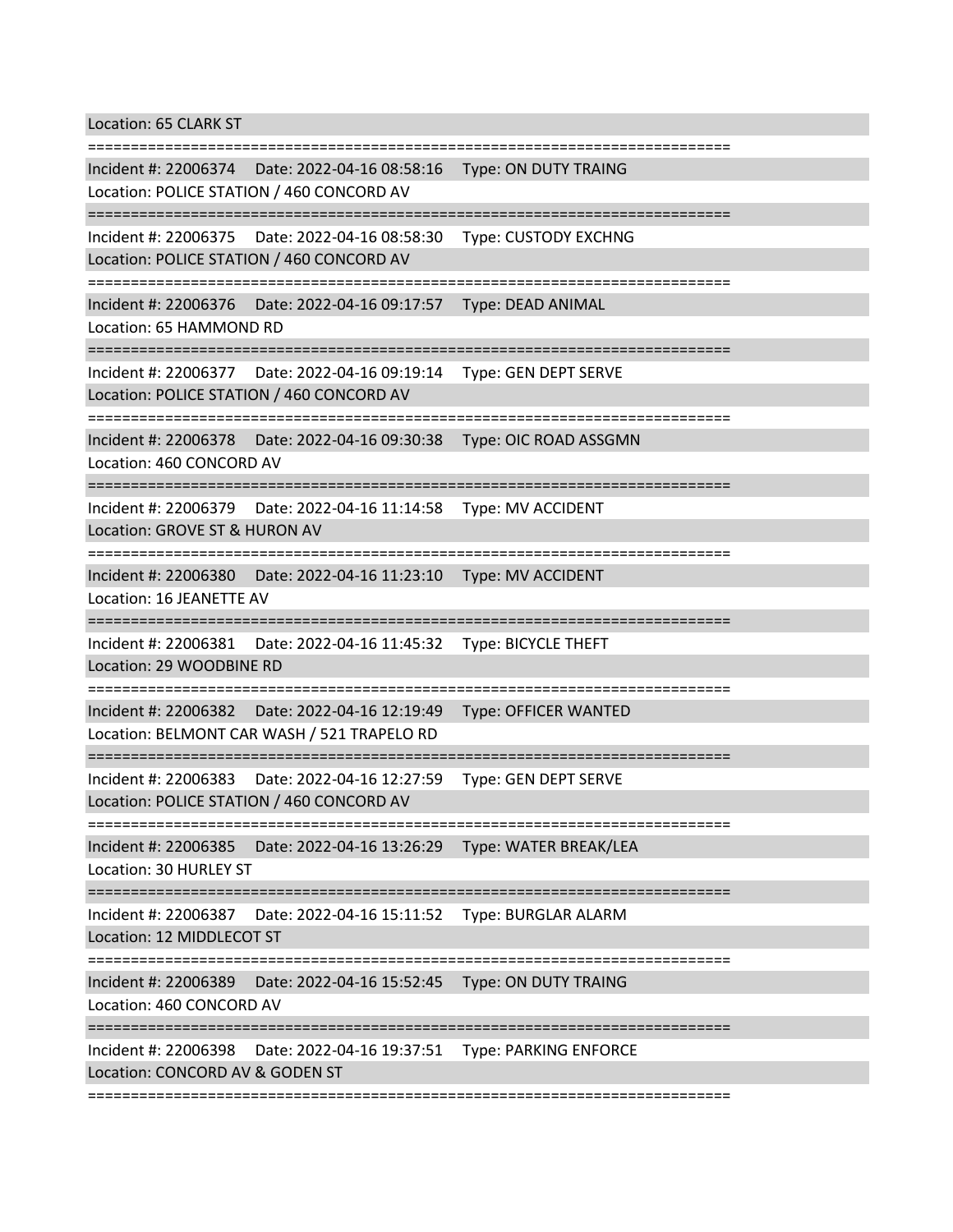Incident #: 22006400 Date: 2022-04-16 20:23:45 Type: PARKING COMP Location: MARLBORO ST =========================================================================== Incident #: 22006403 Date: 2022-04-16 21:45:25 Type: OVERDUE PERSON Location: 65 CLARK ST =========================================================================== Incident #: 22006405 Date: 2022-04-16 22:15:04 Type: SUSP ACTIVITY Location: 61 CHANNING RD =========================================================================== Incident #: 22006406 Date: 2022-04-16 22:28:45 Type: REPORT WRITING Location: POLICE STATION / 460 CONCORD AV =========================================================================== Incident #: 22006407 Date: 2022-04-16 22:31:47 Type: SUSP PERS IN AR Location: 18 COTTAGE ST =========================================================================== Incident #: 22006411 Date: 2022-04-16 23:28:29 Type: BURGLAR ALARM Location: HIGH SCHOOL / 221 CONCORD AV =========================================================================== Incident #: 22006415 Date: 2022-04-17 00:39:32 Type: NOISE COMPLAINT Location: 204 BEECH ST =========================================================================== Incident #: 22006418 Date: 2022-04-17 01:40:55 Type: BURGLAR ALARM Location: 221 CONCORD AV =========================================================================== Incident #: 22006420 Date: 2022-04-17 02:12:52 Type: PARKING ENFORCE Location: BAY STATE RD =========================================================================== Incident #: 22006421 Date: 2022-04-17 02:24:02 Type: PARKING ENFORCE Location: WEBER RD =========================================================================== Incident #: 22006422 Date: 2022-04-17 02:27:07 Type: TRAFFIC HAZARD Location: ROYAL RD =========================================================================== Incident #: 22006423 Date: 2022-04-17 03:02:45 Type: PARKING ENFORCE Location: GORDON TE =========================================================================== Incident #: 22006424 Date: 2022-04-17 03:58:16 Type: CHECK WELL-BEIN Location: 499 COMMON ST =========================================================================== Incident #: 22006425 Date: 2022-04-17 08:32:35 Type: DEAD ANIMAL Location: 72 GRANT AV =========================================================================== Incident #: 22006428 Date: 2022-04-17 10:22:59 Type: 911 HANG UP Location: 375 ACORN PARK DR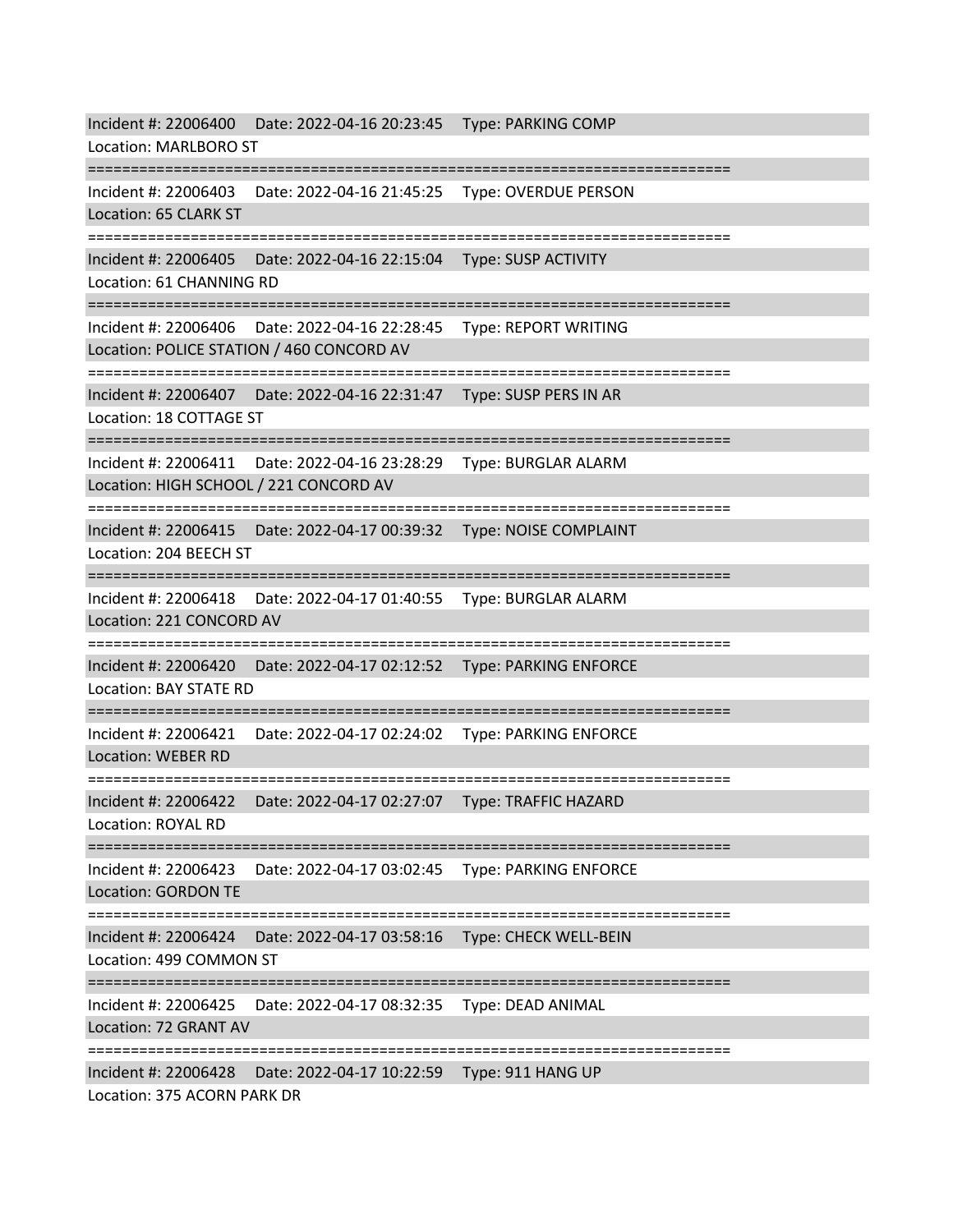=========================================================================== Incident #: 22006429 Date: 2022-04-17 10:49:52 Type: SUSP ACTIVITY Location: 28 BIRCH HILL RD =========================================================================== Incident #: 22006431 Date: 2022-04-17 11:00:01 Type: BURGLAR ALARM Location: CHENERY MIDDLE SCHOOL / 95 WASHINGTON ST =========================================================================== Incident #: 22006432 Date: 2022-04-17 11:43:01 Type: CUSTOMER DIST Location: POWER PLUS GAS / 350 TRAPELO RD =========================================================================== Incident #: 22006433 Date: 2022-04-17 12:12:12 Type: MV ACCIDENT Location: COMMON ST & PAYSON RD =========================================================================== Incident #: 22006437 Date: 2022-04-17 13:21:22 Type: REPORT WRITING Location: POLICE STATION / 460 CONCORD AV =========================================================================== Incident #: 22006438 Date: 2022-04-17 13:21:37 Type: BURGLAR ALARM Location: 336 CONCORD AV =========================================================================== Incident #: 22006441 Date: 2022-04-17 13:39:20 Type: REPORT WRITING Location: 460 CONCORD AV =========================================================================== Incident #: 22006442 Date: 2022-04-17 13:54:39 Type: REPORT WRITING Location: POLICE STATION / 460 CONCORD AV =========================================================================== Incident #: 22006443 Date: 2022-04-17 13:55:15 Type: REPORT WRITING Location: POLICE STATION / 460 CONCORD AV =========================================================================== Incident #: 22006444 Date: 2022-04-17 14:29:50 Type: DISABLED M/V Location: CONCORD AV & LEONARD ST =========================================================================== Incident #: 22006445 Date: 2022-04-17 15:24:06 Type: DISTURBANCE Location: 3 STABLES WA =========================================================================== Incident #: 22006449 Date: 2022-04-17 20:03:00 Type: CHECK WELL-BEIN Location: 8 CHOATE RD =========================================================================== Incident #: 22006451 Date: 2022-04-17 20:46:37 Type: THEFT Location: 53 HILL RD #210 =========================================================================== Incident #: 22006452 Date: 2022-04-17 20:51:42 Type: MISC FOLLOW UP Location: 8 CHOATE RD =========================================================================== Incident #: 22006453 Date: 2022-04-17 21:01:17 Type: REPORT WRITING